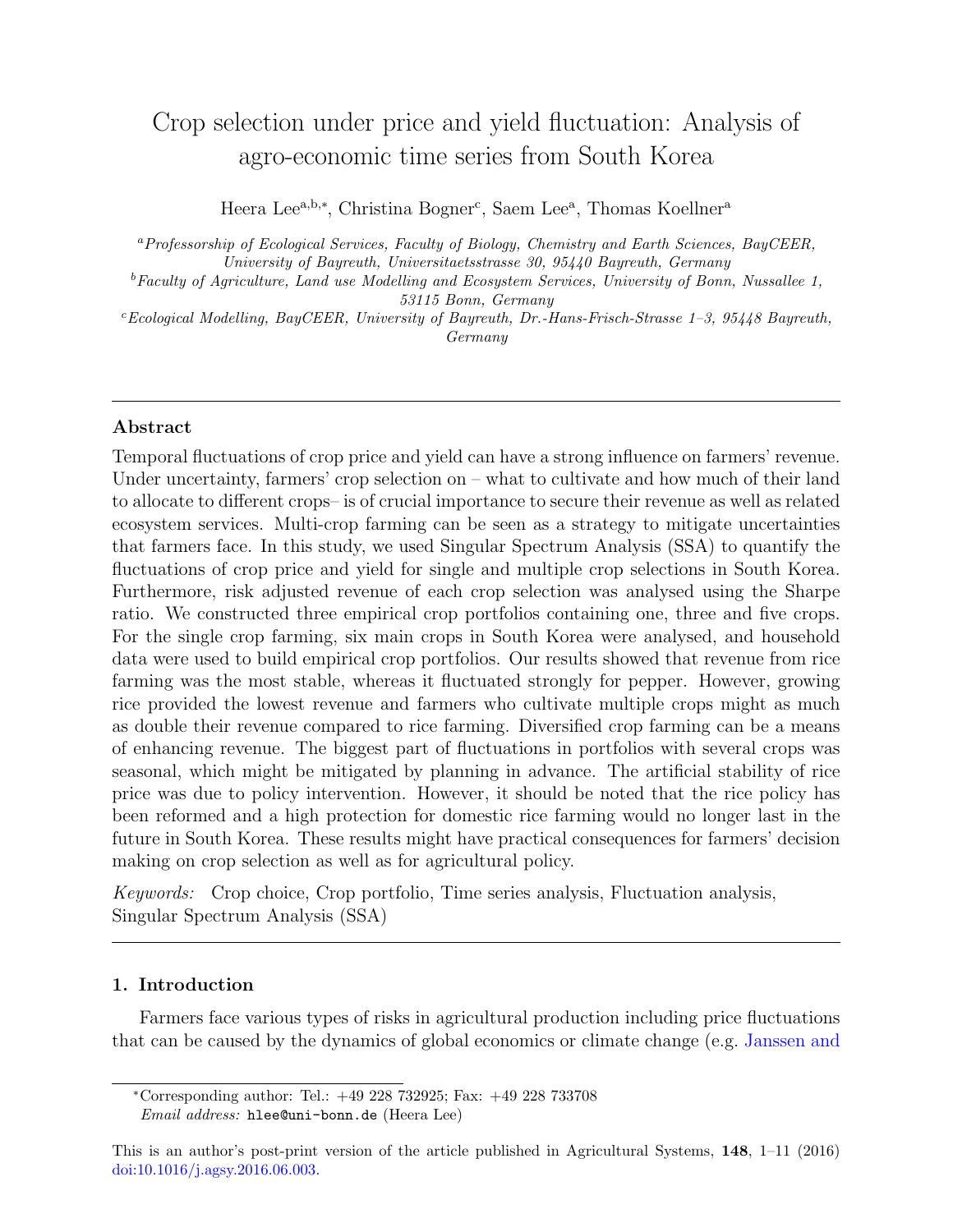[van Ittersum,](#page-23-0) [2007;](#page-23-0) [Fader et al.,](#page-21-0) [2013;](#page-21-0) [Feola et al.,](#page-21-1) [2015\)](#page-21-1). The tendency of the world prices for agricultural commodities to fluctuate over time makes farmers more vulnerable [\(FAO](#page-21-2) [et al.,](#page-21-2) [2011\)](#page-21-2). These fluctuations, particularly if large and unexpected, can threaten the stability of the farm household income [\(FAO et al.,](#page-21-2) [2011\)](#page-21-2) – one of the key indicators to farm well-being [\(Mishra et al.,](#page-24-0) [2002\)](#page-24-0). Unexpected price volatility and changing environmental conditions can make it harder for farmers to decide what to cultivate and when to harvest it. However, these decisions are of crucial importance to secure their revenue and are tightly related to food security<sup>[1](#page-1-0)</sup>.

Accordingly, substantial efforts are being directed towards reducing risks and ensuring revenue stability on the farm household level [\(Bradshaw et al.,](#page-20-0) [2004;](#page-20-0) [Harvey et al.,](#page-22-0) [2014;](#page-22-0) [Wood et al.,](#page-26-0) [2014;](#page-26-0) [Feola et al.,](#page-21-1) [2015\)](#page-21-1). Farmers tend to change the type of crops [\(Wang](#page-26-1) [et al.,](#page-26-1) [2010;](#page-26-1) [Klasen et al.,](#page-23-1) [2013\)](#page-23-1), land management practices [\(Wood et al.,](#page-26-0) [2014\)](#page-26-0), and the growing season [\(Olesen et al.,](#page-24-1) [2011\)](#page-24-1), or extend the scope of income by including off-farm income [\(Bradshaw,](#page-20-1) [2004;](#page-20-1) [Harvey et al.,](#page-22-0) [2014\)](#page-22-0), for example. Several studies pointed out that decisions on such practices were influenced by socio-economic background of farmers such as age [\(Potter and Lobley,](#page-25-0) [1992;](#page-25-0) [van Dusen and Taylor,](#page-21-3) [2005\)](#page-21-3), education [\(Below et al.,](#page-20-2) [2012\)](#page-20-2) and income [\(Awan et al.,](#page-20-3) [2015\)](#page-20-3). As farmers are the main actors who promote agricultural adaptation and contribute to food security [\(Kristensen et al.,](#page-23-2) [2001;](#page-23-2) [Feola et al.,](#page-21-1) [2015\)](#page-21-1), it is important to take account of their socio-economic background in relation to their behaviour. This information could help to understand why some take a certain action to adapt to changes and others omit it [\(Ilbery,](#page-23-3) [1978;](#page-23-3) [Cutforth et al.,](#page-21-4) [2001;](#page-21-4) [Fader et al.,](#page-21-0) [2013;](#page-21-0) [Herrero](#page-22-1) [et al.,](#page-22-1) [2014;](#page-22-1) [Feola et al.,](#page-21-1) [2015\)](#page-21-1).

One of the critical decisions that farmers face is crop selection – what to cultivate and how much of their land to allocate to different crops (R $\ddot{\text{add}}$ ulescu et al., [2014\)](#page-25-1). As each crop has different trends of price and yield, farmers can reduce risk by cultivating more than one crop. Crop diversity can thus be considered as one of the strategies to mitigate the risk and the uncertainties that farmers face [\(Heady,](#page-22-2) [1952;](#page-22-2) [Bhattacharyya,](#page-20-4) [2008;](#page-20-4) [Rahman,](#page-25-2) [2009;](#page-25-2) [Pellegrini](#page-25-3) [and Tasciotti,](#page-25-3) [2014\)](#page-25-3) through the portfolio effect. The portfolio theory [\(Markowitz,](#page-24-2) [1952\)](#page-24-2) states that the investor can minimise the risk under uncertainty and stabilise the return by investing in more than one asset. It has been applied in various fields of ecological studies such as biodiversity conservation [\(Koellner and Schmitz,](#page-23-4) [2006;](#page-23-4) [Tilman et al.,](#page-26-2) [2006\)](#page-26-2), natural resource management [\(Halpern et al.,](#page-22-3) [2011\)](#page-22-3) and agriculture [\(Robison and Brake,](#page-25-4) [1979;](#page-25-4) [Blank,](#page-20-5) [1990;](#page-20-5) [Lien and Hardaker,](#page-24-3) [2001;](#page-24-3) [Di Falco and Perrings,](#page-21-5) [2005;](#page-21-5) Rădulescu et al., [2014\)](#page-25-1). Crop diversity can provide farmers with an opportunity to compensate for the loss of revenue caused by the drop of a certain crop price or yield. In view of the variability of price and yield among different crops, crop selection and crop composition in a portfolio is therefore a crucial issue, which has a direct impact on the farm household revenue.

The influences of crop selection and crop portfolio choice on farm household have been studied by several authors. For single crop farming, [Klasen et al.](#page-23-1) [\(2013\)](#page-23-1), for example, analysed the income dynamics caused by crop choice between coffee and cocoa production.

<span id="page-1-0"></span><sup>&</sup>lt;sup>1</sup>"Food security exists when all people, at all times, have physical and economic access to sufficient, safe and nutritious food to meet their dietary needs and food preferences for an active and healthy life" [\(Rome](#page-25-5) [Declaration on World Food Security and World Food Summit Plan of Action,](#page-25-5) [1996\)](#page-25-5)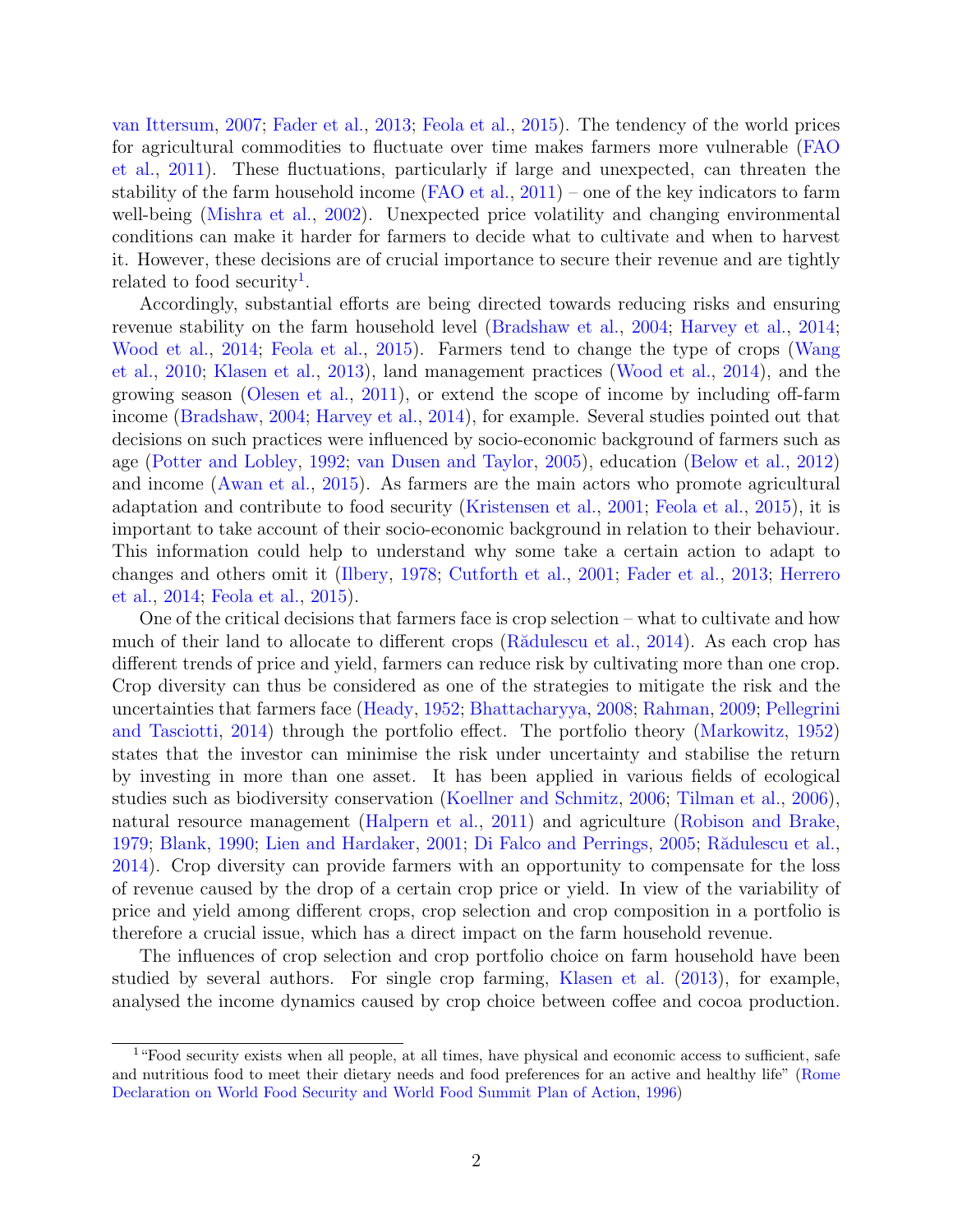[Di Falco and Perrings](#page-21-6) [\(2003\)](#page-21-6) studied the effect of crop diversity on mean and variance of income in multiple crop farming. They found that crop diversity increased the mean of income and decreased its variance. [Guvele](#page-22-4) [\(2001\)](#page-22-4) analysed how multiple crop combinations affect the income variability in Sudan using the mean-variance model. [Pellegrini and Tasciotti](#page-25-3) [\(2014\)](#page-25-3) revealed the positive effect of crop diversification on income by regression analysis. However, most studies do not pass beyond the mean and variance. Other studies reported the effects of crop diversity on yield, however, the results were not conclusive. [Smale et al.](#page-26-3) [\(1998\)](#page-26-3), for instance, used a Just-Pope production function [\(Just and Pope,](#page-23-5) [1978\)](#page-23-5) to test the relationship between biotic diversity variables and the mean and variance of yield. They found that genealogical variables increased the mean of yield and reduced its variance. Crop diversity also reduced the variance of crop production in Italy [\(Di Falco and Chavas,](#page-21-7) [2006\)](#page-21-7) and in Ethiopia [\(Di Falco et al.,](#page-21-8) [2010\)](#page-21-8) especially when rainfall was low. [Di Falco et al.](#page-21-8) [\(2010\)](#page-21-8) emphasised that crop diversity was crucial under challenging conditions such as low precipitation. In contrast, [Carew et al.](#page-20-6) [\(2009\)](#page-20-6), who used the same Just-Pope approach, stated that spatial and temporal diversity had a negative effect on mean yield. Most of the published studies that examined the impact of crop diversity on yield ignored the temporal fluctuations and concentrated on the mean and the variance. To our knowledge, only few studies considered the temporal structure of the data explicitly, except for the use of dummy variables [\(Smale et al.,](#page-26-3) [1998;](#page-26-3) [Carew et al.,](#page-20-6) [2009\)](#page-20-6). However, the temporal aspect is crucial for the stability of farmers' revenue.

Detecting and quantifying fluctuations over time in data is the domain of time series analysis. It has been applied in various fields of research such as in finance [\(Liu et al.,](#page-24-4) [1999;](#page-24-4) [Gopikrishnan et al.,](#page-22-5) [2001;](#page-22-5) [Thomakos et al.,](#page-26-4) [2002;](#page-26-4) [Kiyono et al.,](#page-23-6) [2006\)](#page-23-6), meteorology [\(Allen](#page-20-7) [and Smith,](#page-20-7) [1994;](#page-20-7) [Talkner and Weber,](#page-26-5) [2000\)](#page-26-5) and oceanography [\(Vianna and Menezes,](#page-26-6) [2006\)](#page-26-6). However, to our knowledge, applications to agro-economic time series are rare in the literature. Singular spectrum analysis is a model-free method to decompose time series into trend, periodicities and noise [\(Golyandina et al.,](#page-22-6) [2001\)](#page-22-6). Therefore, it allows consideration of different components of a time series. Its data-adaptive character gives it a particular strength compared to classical methods like Fourier analysis and makes it suitable to analyse nonlinear dynamics [\(Elsner and Tsonis,](#page-21-9) [1996\)](#page-21-9). Most applications of singular spectrum analysis to economic data focus on forecasting (e.g. [Hassani and Thomakos,](#page-22-7) [2010\)](#page-22-7). In contrast, our goal is the analysis of different components.

Motivated by aforementioned approaches, we aim to quantify the temporal fluctuation of crop price and yield for different choices of crops by using singular spectrum analysis. We apply the crop portfolio theory to farmers' crop selection as a strategy to cope with uncertainties originated from the market (price uncertainty) and from environmental conditions (yield uncertainty). Our goal is to examine the impact of crop selection and composition in portfolios on the farm household revenue. The case study was based on household data collected from the Gangwon Province of South Korea and the nation-wide statistical data. We structured our study into three parts. First, we investigate a farm household survey of farmers' socio-economic background to understand their crop selection decision and to identify empirical crop portfolios based on crops frequently chosen by farmers. This step allows to compare different crop selections in the study region. Second, we use singular spectrum analysis to quantify fluctuations in crop price (1996–2011) and yield data (1980–2011 for most crops, 1965–2011 for rice). In this step, we quantify the fluctuations of each single crop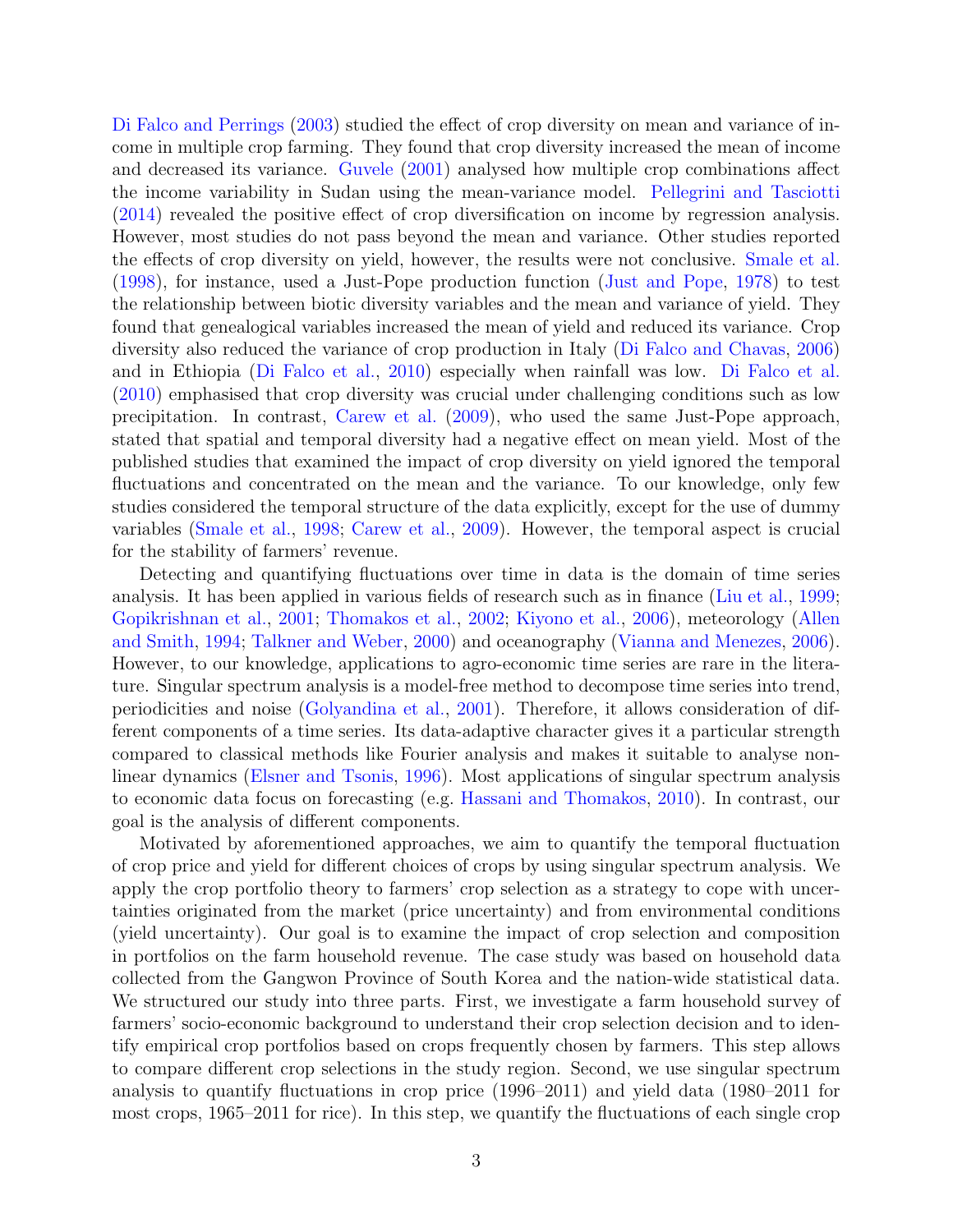and how their trends differ from each other. Third, we finally compare the fluctuations of single crops with those of different empirical crop portfolios constructed in the first step to investigate whether crop diversity might stabilise farm revenue.

## 2. Material and methods

## 2.1. Study area

The study was conducted in the Gangwon Province of South Korea located in the mideastern part of the Korean Peninsula (Supplementary Figure [SF1\)](#page-9-0). Eighty-one percent of the total province area is covered with forests and only 10% is agricultural land. The latter is managed as dry fields (64%) and rice paddies (36%) [\(Gangwon Province,](#page-22-8) [2016\)](#page-22-8). The annual average temperature is  $11.6\,^{\circ}\text{C}$  (averaged from 1973 to 2009), and the annual average precipitation is 1 373 mm. More than half of the annual precipitation falls during the monsoon period, which starts in late June and continues for 30 days on average [\(Kang](#page-23-7) [et al.,](#page-23-7) [2010\)](#page-23-7).

Because the environmental conditions vary from the coastal areas to the mountain regions, the agricultural practices differ across the province. In the north-western part, for example, rice farming and livestock production such as pigs and chickens dominate. As it is close to Seoul, the capital of South Korea, green house farming is also popular. The regions in the North and South-East are close to the coast and visited by many tourists [\(Gangwon](#page-21-10)[do Agricultural Research and Extensions Services,](#page-21-10) [2016\)](#page-21-10). This leads to the development of agritourism, where farmers provide the visitors with an opportunity to experience farming activities [\(Hong et al.,](#page-23-8) [2003\)](#page-23-8). This can potentially be an income source for farmers. In the south-western part of the province, exporting crop production and off-season fruit farming are the main agricultural activities. In contrast, in the mountainous area with higher altitudes, dry fields (primarily radish and cabbage), fruit production and rice cultivation dominate [\(Kim et al.,](#page-23-9) [2007\)](#page-23-9).

Due to climate change, the regional distribution of major crops is changing. Apple farming, for example, moved northward from the Gyeongbook Province (in the southern part of South Korea) to the Gangwon Province [\(Kim et al.,](#page-23-10) [2010\)](#page-23-10). Many farmers try new strategies such as different crop selection to cope with changing farming conditions [\(Schaefer,](#page-25-6) [2013\)](#page-25-6). This adjustment might continue with increasing climate change.

## 2.2. Farmers' crop selection and empirical crop portfolios

Face-to-face interviews were conducted between 19th of March 2012 and 6th of April 2012 targeting farmers who produced crops within the watershed of the Soyang Lake in the Gangwon Province of South Korea. Overall, 237 farmers were randomly chosen and interviewed, however, 19 farmers were excluded because of incomplete questions and outliers. The survey data contained farmers' socio-economic characteristics and how many crops were chosen and cultivated per farm household in this region. We used Principal Components Analysis (PCA) to analyse the relationships among these variables and the number of cultivated crops per farm household. PCA is often applied to describe relationships among variables and to identify patterns among them [\(Castella and Erout,](#page-20-8) [2002;](#page-20-8) [Lavorel et al.,](#page-24-5) [2011\)](#page-24-5). It reduces the dimension of the data by calculating linear combinations of original variables, the so called principal components. The principal components are ordered by the amount of variance they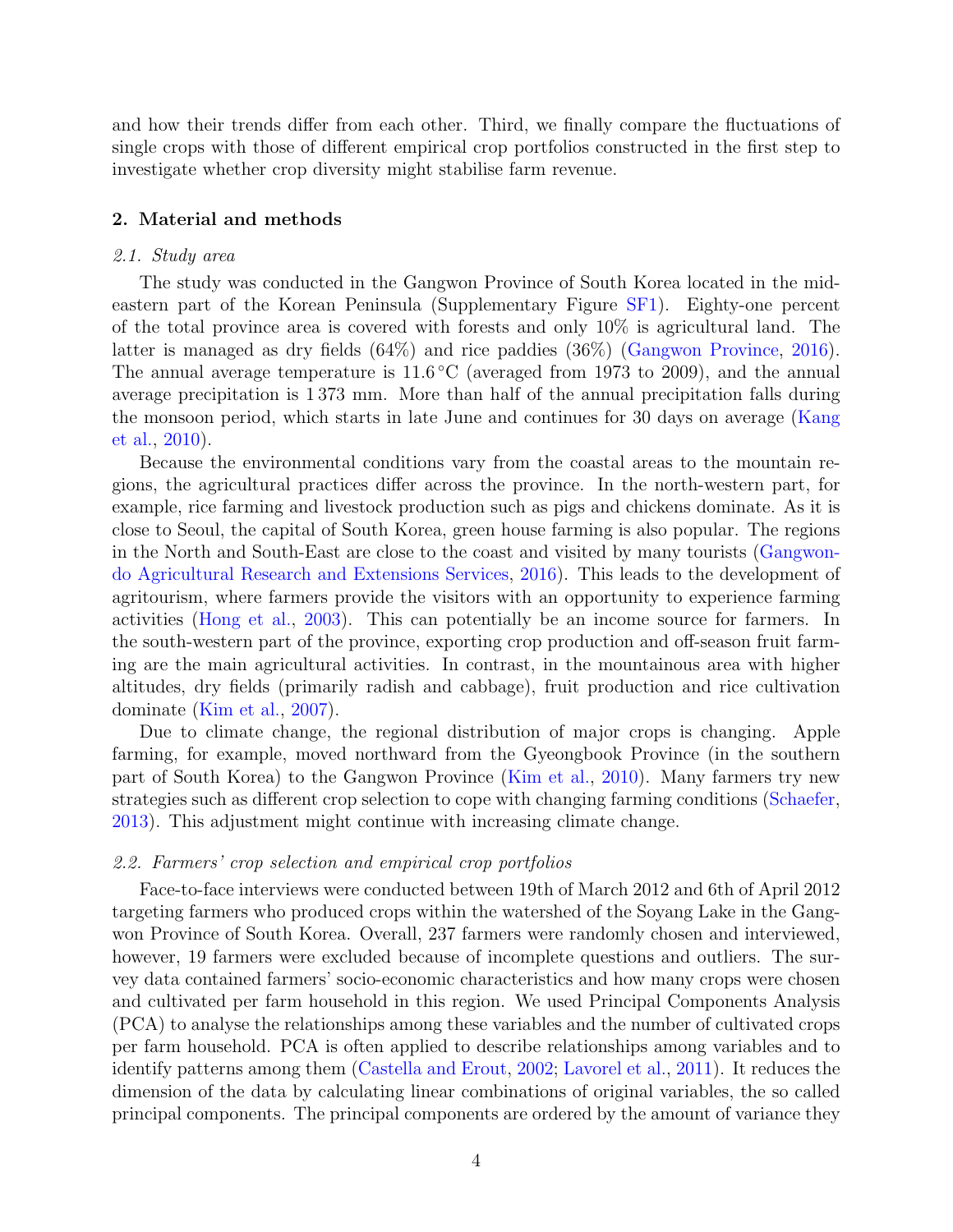explain. Thus, the first principal component explains the largest proportion of variance in the data set.

After analysing the socio-economic condition of farmers, we clustered the data by the number of crops chosen per farm household to understand how farmers construct their portfolios of crops. Farmers were categorised into three groups according to the number of crops. The most frequently chosen crops within each group were used to construct empirical crop portfolios. For instance, to determine the crop portfolio for three crops, the major crops chosen by the group of farmers who cultivated three or four crops were considered. Based on these categories, three empirical crop portfolios were constructed.

Subsequently, we compared temporal fluctuations of the crop price and yield between single crops and the empirical portfolios. In order to detect fluctuations of crop price and yield, we analysed nation-wide statistical data (Table [ST1](#page-8-0) in the online Supplementary Material). The crop price data was provided by the Korea Agro-Fisheries & Food Trade Corporation (KAMIS) and the Ministry of Food, Agriculture, Forestry and Fisheries. For most of the analysed crops the monthly price data was available from 1996 to 2011. Annual crop yield data of the Gangwon Province (mostly 1980 to 2011) was obtained from the crop production survey by Korean Statistical Information System (KOSIS). The yield data for *Ligularia fischeri*<sup>[2](#page-4-0)</sup> was not available.

## 2.3. Risk adjusted revenue

The calculation of risk adjusted revenue is motivated by the Sharpe ratio [\(Sharpe,](#page-26-7) [1994\)](#page-26-7), a measure of risk-adjusted performance of mutual funds. We first calculated the nominal revenue by multiplying the annual yield by the annual mean price of crops. Then, the nominal revenue was adjusted by the Consumer Price Index (CPI) to get the real revenue, with 2010 being the reference year. The CPI for living necessaries were obtained from KOSIS. Subsequently, the Sharpe ratio was calculated as

$$
\theta_p = \frac{\mu_p - R_f}{\sigma_p} \,,\tag{1}
$$

where  $\mu_p$  is the average performance of the portfolio (i.e. the mean real revenue, see below),  $R_f$  is the risk-free rate, and  $\sigma_p$  is the standard deviation of the portfolio. We used the Sharpe ratio to compare investment options to identify which empirical crop portfolio offered the most risk-efficient investment [\(Elton et al.,](#page-21-11) [2007\)](#page-21-11). The higher the Sharpe ratio, the lower the investment risk in an empirical crop portfolio.

In this study, we assume that the average performance is only based on the farm revenue which is the income that a farmer gains from only actual farming activities; off-farm income and direct government subsidies were not included. We omitted the risk-free rate because it was the same for all empirical crop portfolios. Under these assumptions, the risk adjusted revenue equals the mean real revenue over the period 1996 to 2011 divided by its standard deviation.

<span id="page-4-0"></span> $^{2}$ Ligularia fischeri is one of the most popular edible wild plants in South Korea, cultivated in mountainous regions like the Gangwon Province. It inhabits mostly central and eastern Asia [\(Brickell,](#page-20-9) [2008\)](#page-20-9).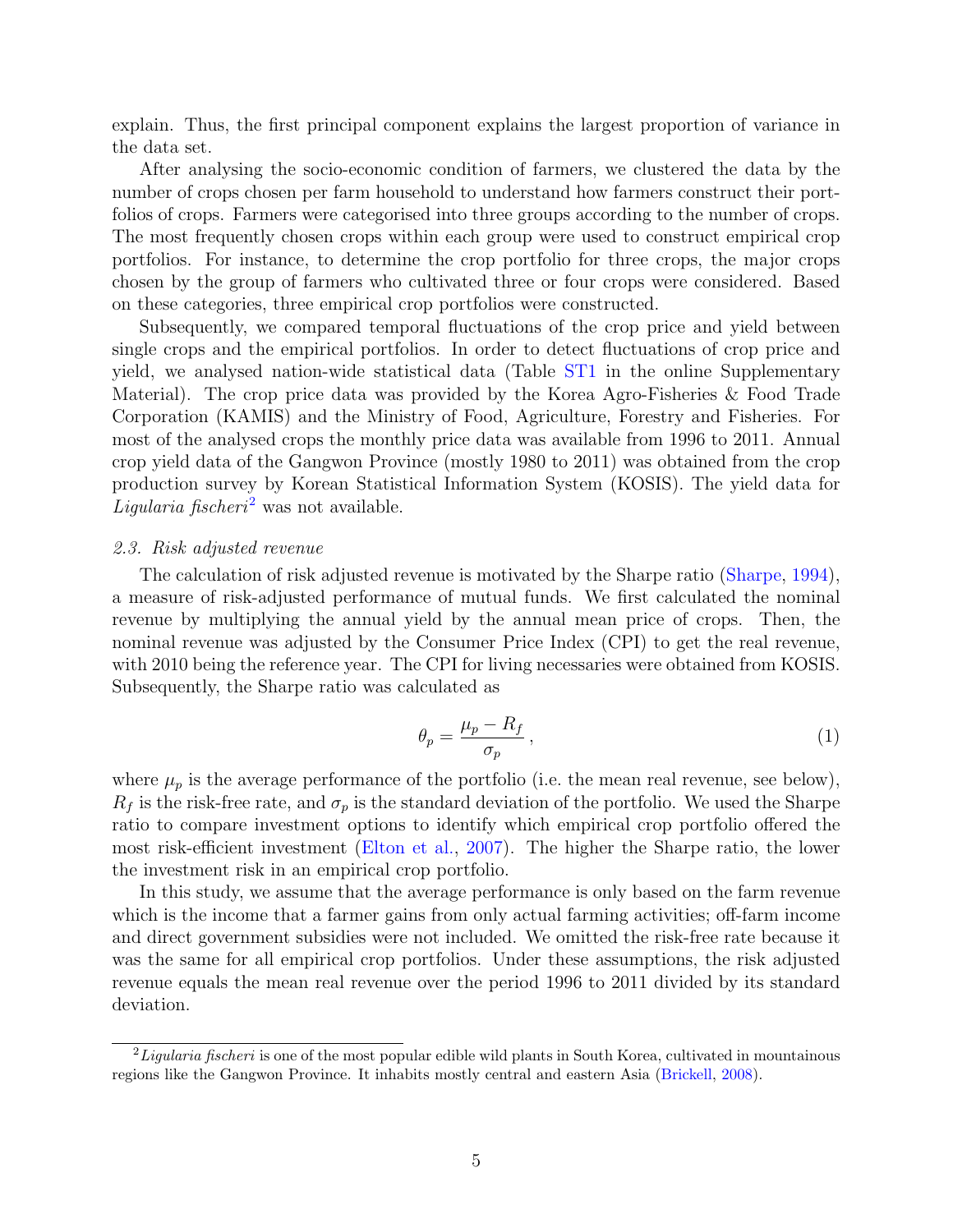#### 2.4. Singular Spectrum Analysis

The Singular Spectrum Analysis (SSA) is a method for time series analysis and forecasting. Since its introduction by [Broomhead and King](#page-20-10) [\(1986a](#page-20-10)[,b\)](#page-20-11), different SSA methodologies have been developed (e.g. [Golyandina and Zhigljavsky,](#page-22-9) [2013\)](#page-22-9). In this work, we use SSA in its basic form (Basic SSA) or repeatedly (Sequential SSA).

Basic SSA is a non-parametric and model-free technique that decomposes a time series into a set of time series such as trend, (modulated) periodicities and noise. Here, we define trend as any slowly varying time series. Thus, the main goal of SSA decomposition is obtaining components of the original time series that can be interpreted more easily. In this sense, Basic SSA can be regarded as a global data-driven frequency decomposition. The only assumption behind Basic SSA is that the original time series can be represented by a sum of different components [\(Golyandina and Zhigljavsky,](#page-22-9) [2013\)](#page-22-9). Therefore, it can be applied to any time series regardless of its stationarity.

We first describe briefly the algorithm of Basic SSA closely following [Golyandina and](#page-22-9) [Zhigljavsky](#page-22-9) [\(2013\)](#page-22-9) and then explain Sequential SSA. Basic SSA consists of time series decomposition and reconstruction.

*Decomposition.* Consider a real-valued time series  $\mathbb{X}_N = (x_1, \ldots, x_N)$ , where N is the number of data points. First, it is converted into a  $L \times K$  trajectory matrix **X** 

$$
\mathbf{X} = \begin{pmatrix} x_1 & x_2 & x_3 & \dots & x_K \\ x_2 & x_3 & x_4 & \dots & x_{K+1} \\ x_3 & x_4 & x_5 & \dots & x_{K+2} \\ \vdots & \vdots & \vdots & \ddots & \vdots \\ x_L & x_{L+1} & x_{L+2} & \dots & x_N \end{pmatrix} .
$$
 (2)

Its columns consist of lagged vectors of length L of the original time series. In other words, the trajectory matrix is constructed by moving a window of length  $L$  through the time series and collecting all  $K = N - L + 1$  segments.

The second step is the Singular Value Decomposition (SVD) of this trajectory matrix

$$
\mathbf{X} = \mathbf{U}\mathbf{\Lambda}\mathbf{V}^T,\tag{3}
$$

where U and V are the left and right singular vectors, respectively, and  $\Lambda$  contains d positive where **O** and **v** are the left and right singular vectors, respectively, and  $\Lambda$  contains a positive singular values  $\sqrt{\lambda_1} \geq \cdots \geq \sqrt{\lambda_d} > 0$ . Note that the singular values of **X** are the square singular values  $\sqrt{\lambda_1} \leq \cdots \leq \sqrt{\lambda_d} > 0$ . Note that the singular values of  $\lambda$  are the square roots of the eigenvalues of the matrix  $\mathbf{X} \mathbf{X}^T$ . The collections  $(\sqrt{\lambda_i}, U_i, V_i), i = 1, \ldots, d$  of related singular values and singular vectors are called eigentriples.

Reconstruction. To reconstruct components of the time series, we first have to identify which eigentriples should be grouped together. The aim of grouping is to identify the additive components of the time series. We partition the set of indices  $\{1, \ldots, d\}$  into m disjoints subsets  $I_1, \ldots, I_m$  and reconstruct the component time series

$$
\mathbf{X}_{I_p} = \sum_{i \in I_p} \sqrt{\lambda_i} U_i V_i^T, \quad p = 1, \dots, m \tag{4}
$$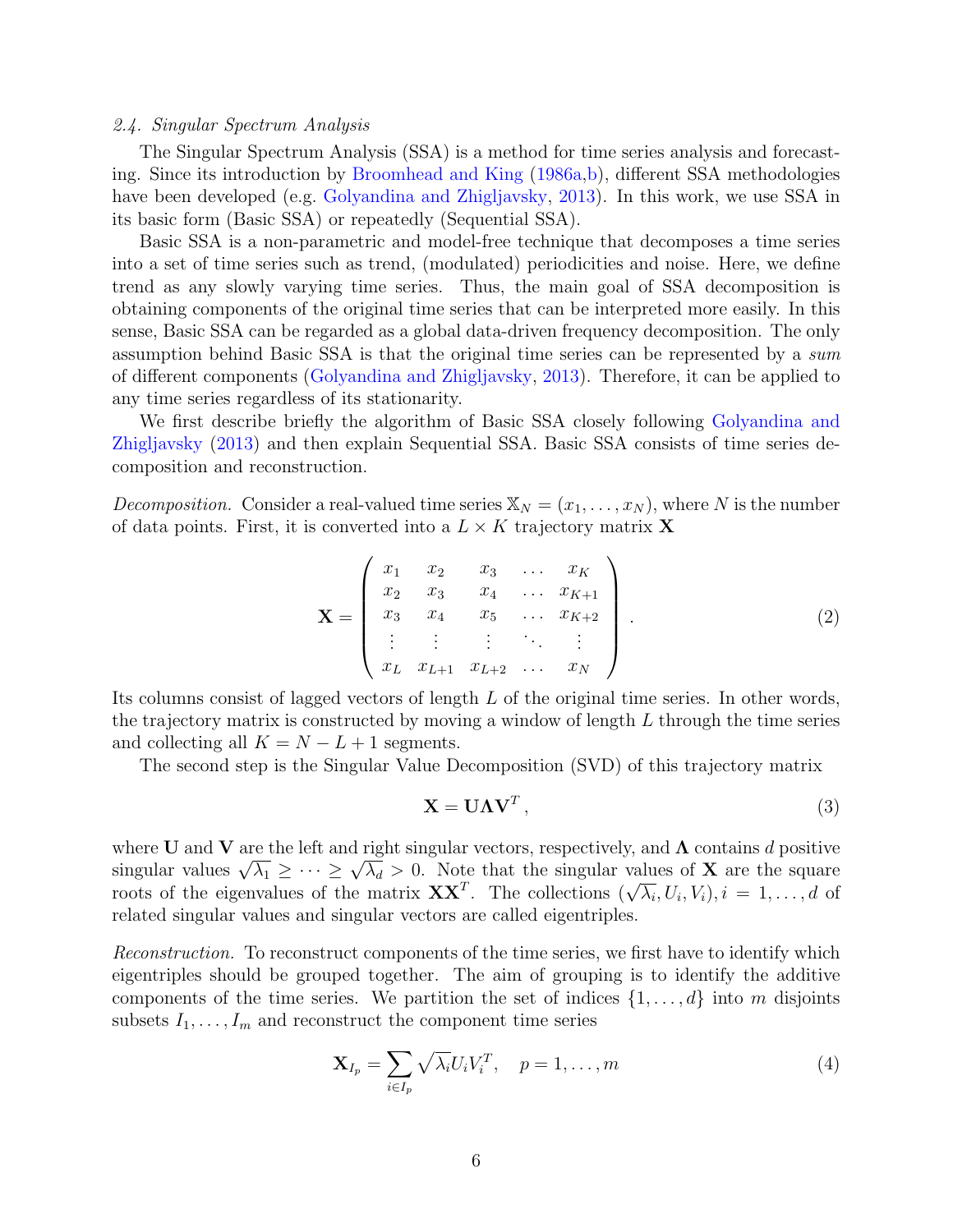Thus, we obtain the decomposition of the original trajectory matrix

$$
\mathbf{X} = \mathbf{X}_{I_1} + \dots + \mathbf{X}_{I_m} \,. \tag{5}
$$

To recover the additive components of the original time series we have to convert the trajectory matrices back to time series by averaging along the secondary diagonals of the matrices  $\mathbf{X}_{I_p}.$ 

The quality of reconstruction is measured by the ratio of eigenvalues. The larger the eigenvalue  $\lambda_i$ , the larger is its ratio  $\lambda_i/\sum_i\lambda_i$  and the more important is the component for the reconstruction of the original time series. In order for this ratio to be meaningful, the time series should be normalised by subtracting the mean before the SSA [\(Golyandina and](#page-22-9) [Zhigljavsky,](#page-22-9) [2013\)](#page-22-9).

The window length L is a crucial parameter in SSA that strongly influences the decomposition. An inappropriate choice of L might lead to separability issues: The reconstructed components contain a mixture of different periodicities or periodicities and trend. Consequently, the interpretation of such components is difficult. There is no universal rule for choosing L, however, some general recommendations exist. Usually,  $L \leq N/2$  is chosen and more details can be extracted for larger L. If a dominant periodicity  $T$  is present (like the yearly cycle),  $L/T$  should be an integer. For small L, SSA is equivalent to smoothing with a linear filter of width  $2L - 1$  [\(Golyandina and Zhigljavsky,](#page-22-9) [2013\)](#page-22-9). We chose  $L = 5$  to decompose the short yield time series.

The longer price time series showed a complex trend and periodicities. For such time series the choice of L might become difficult. Indeed, choosing a large L could mix up periodicities and trend in the same component. On the contrary, for a small L periodic components might be inseparable from each other. To avoid these separability issues we decomposed the price time series by Sequential SSA – a reiteration of Basic SSA. First, the trend is extracted with a small  $L_1$  and removed from the original time series. Subsequently, the periodicities are extracted from the residual time series with a larger  $L_2$  [\(Golyandina and](#page-22-9) [Zhigljavsky,](#page-22-9) [2013\)](#page-22-9). We chose  $L_1 = 12$  and  $L_2 = 48$  to extract the trend and the periodicities, respectively.

Our goal is to compare fluctuations between single crops and crop portfolios. It is intuitively clear that with respect to revenue stability, fluctuations with shorter periods are more problematic than those with larger periods. Therefore, we compared the time series on different time scales. For the price data we considered four groups of fluctuations: fluctuations with periods larger than 24 months (trend), periods of 6–24 months (seasonality), 3–5.9 months and smaller than 2.9 months. However, for the yield data we only distinguished between the trend and the remaining periodicities because the time series were short and consisted of yearly measurements. Different periods for rice and the other crops were chosen as the length of the data was different: fluctuations with periods of 23 years and 16 years (trend) for rice and the other crops, respectively. From now on trend and seasonality will take on these temporal meanings. In the reconstruction step (see above) we grouped the eigentriples according to the dominant periodicity that we calculated from the periodogram of the components. A similar approach was used by [Mahecha et al.](#page-24-6) [\(2010\)](#page-24-6), for example, to compare observations with simulated data in biosphere–atmosphere modelling. The importance of the fluctuations at a certain time scale is shown by the ratio of the eigenvalues.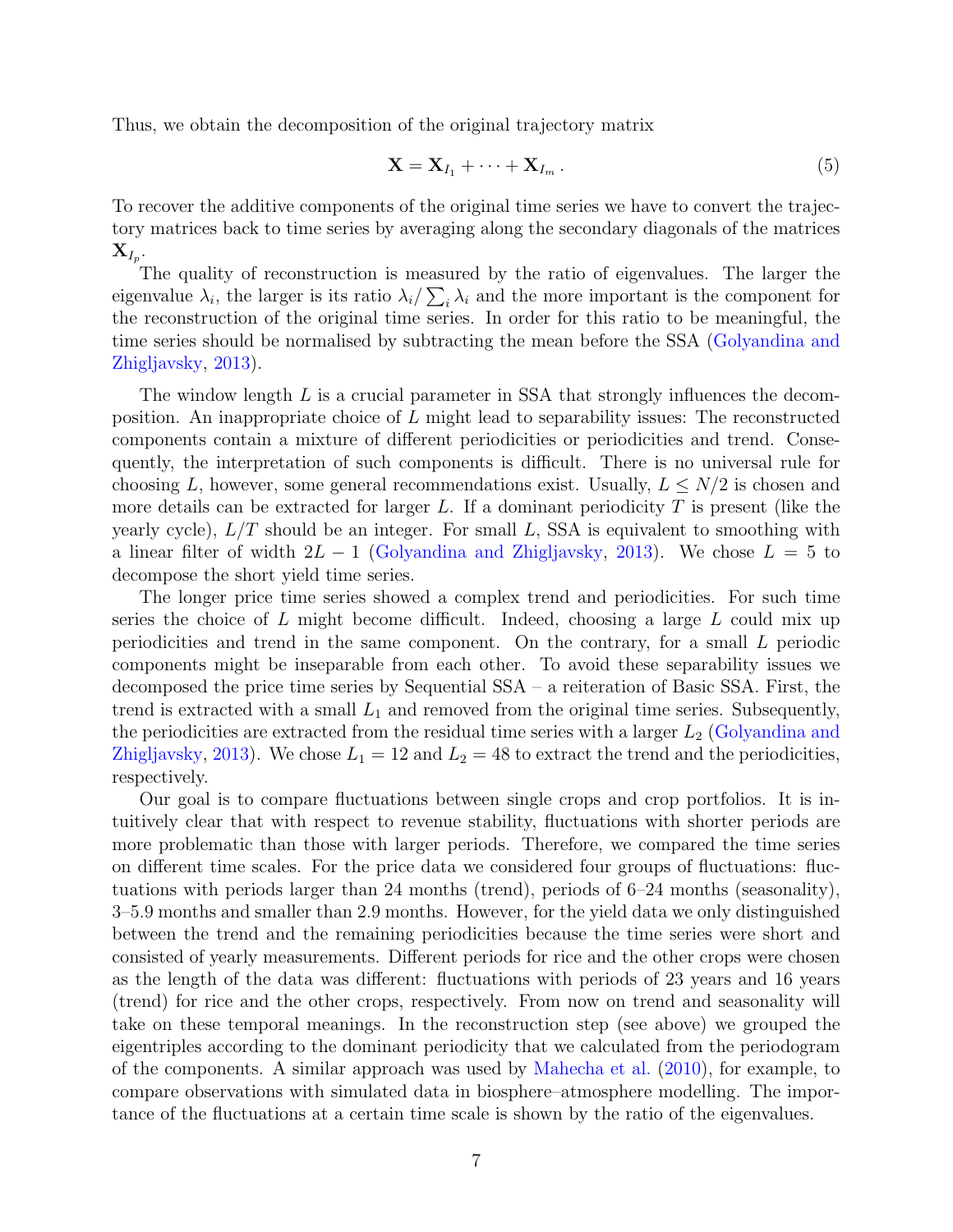We decomposed the price and the yield of single crops and the price of the crop portfolios by SSA. Because the revenue time series contained only 16 values, they were too short for an analysis by SSA. All calculations were done in R [\(R Core Team,](#page-25-7) [2013\)](#page-25-7) using the package Rssa [\(Korobeynikov,](#page-23-11) [2010;](#page-23-11) [Golyandina and Korobeynikov,](#page-22-10) [2013\)](#page-22-10).

## 3. Results

## 3.1. Farmers' crop selection and empirical crop portfolios

We classified the 218 farmers into three groups based on the number of cultivated crops. Group 1 included farmers who cultivated one or two crops  $(n = 44)$ , group 2 those with three or four crops  $(n = 100)$ , and group 3 summarised farmers cultivating more than five crops  $(n = 74)$ . These three groups became the basis of the empirical crop portfolios.

The mean age in each group of farmers was 55, 54 and 53 for group 1, group 2 and group 3, respectively (Table [1\)](#page-8-0). The farming experience increased with the increasing number of crops cultivated. In group 1, the farm size was smaller compared to the other two groups. The farm costs (costs of rent, labour, fertiliser and others) increased with increasing number of crops, which led to lower net income for group 3 with a higher standard deviation. The level of education was available as a categorical variable. The farmers in group 2 had higher education compared to the other two groups. Note that the total number of farmers in each group was different. Among those who had university education, 42% of farmers cultivated more than five crops.

The results of PCA are summarised in Figure [1](#page-9-0) and Table [2.](#page-9-1) The first two principal components (PC) explained approximately 50% of the variance (Supplementary Figure [SF6\)](#page-15-0). The first component accounted for 31% of the variance and was positively correlated with education and negatively correlated with farming experience. The second component explained 18.9% of the variance and was mainly related to the farm size and the number of crops. Subsidy was negatively related to PC 2 and had thus an opposite effect compared to the farm size and the number of crops. In other words, PC 1 distinguished farmers with more education and less farming experience from those with less education and more farming experience as the main source of variability in the socio-economic background of farmers. PC 2 contrasted farmers with large farms growing many crops and having less subsidies to those with smaller farms and less grown crops having larger subsidies. The additional information regarding the farming management type (e.g. organic farming, partially converted farming and conventional farming) is supplied in the Supplementary Figure [SF2.](#page-11-0)

In total 83 types of crops were cultivated in the watershed of the Soyang Lake in the Gangwon Province. However, 93% of the farmers cultivated one or more crops out of the seven main ones (Table [3\)](#page-10-0). Maize and cabbage shared the same rank. However, because maize is one of the forage crops in South Korea, the market conditions differ from other crops and we excluded it from further analysis. Note that in the survey, farmers recorded all crops they planted. Therefore, the total number of crops and the total number of farmers differ.

The most critical part of building the empirical crop portfolios was to choose the crops and to decide on their relative contribution. In each group of farmers we have selected those who cultivated the smallest number of crops, namely one, three and five. The single crop farming was the basis for the comparison. Subsequently, three- and five-crop portfolios were chosen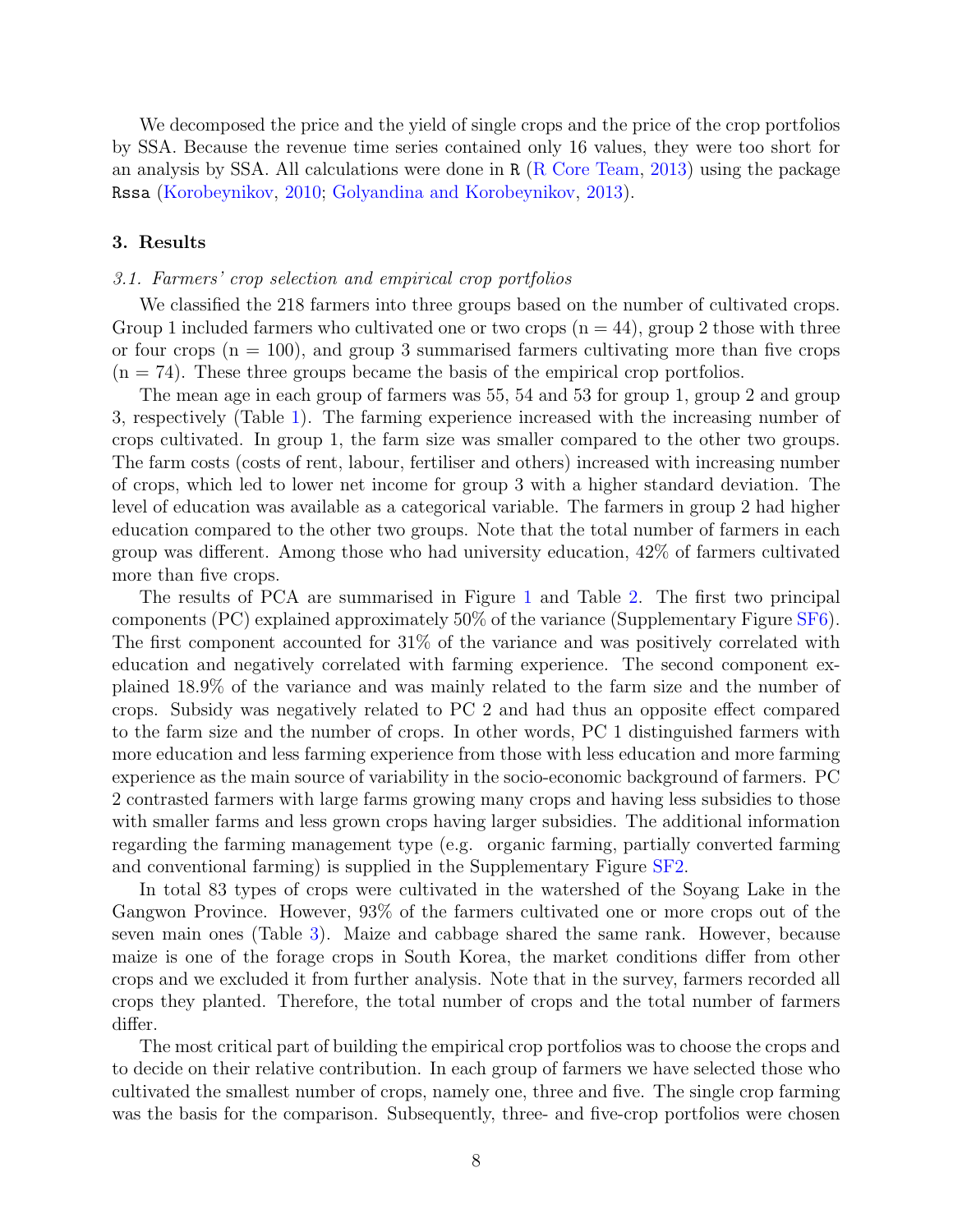<span id="page-8-0"></span>

| Table 1: Descriptive statistics of farmers' characteristics in each group                                                                |                      |                      |                 |              |
|------------------------------------------------------------------------------------------------------------------------------------------|----------------------|----------------------|-----------------|--------------|
|                                                                                                                                          | Group 1 <sup>a</sup> | Group 2 <sup>b</sup> | Group $3^c$     | $\rm Total$  |
| Continuous variables: Average (standard deviation)                                                                                       |                      |                      |                 |              |
| Age (years)                                                                                                                              | 55.2(10.5)           | 54.2(9.8)            | 53.9(8.2)       | 54.3(9.4)    |
| Farming experience (years)                                                                                                               | 26.6(13.2)           | 27.9(13.2)           | 29.9(13.8)      | 28.3(13.4)   |
| Farm Size (ha)                                                                                                                           | 2.2(3.3)             | 3.1(3.2)             | 3.8(3.9)        | 3.2(3.5)     |
| Total Cost per farm (10,000 KRW <sup>d</sup> )                                                                                           | 1,219(1,691)         | 3,114(3,394)         | 4,415(5,019)    | 3,165(3,948) |
| Revenue per farm (10,000 KRW)                                                                                                            | 3,286(5,411)         | 5,290 (6,788)        | 6,363(5,434)    | 5,241(6,157) |
| Net income per farm (10,000 KRW)                                                                                                         | 2,066(4,079)         | 2,176 (4,612)        | $1,947$ (3,785) | 2,076(4,220) |
| Categorical variables: Frequency (% within each group)                                                                                   |                      |                      |                 |              |
| Education                                                                                                                                |                      |                      |                 |              |
| Primary school                                                                                                                           | $13(29.5\%)$         | $26(26.0\%)$         | $27(36.5\%)$    | $66(30.3\%)$ |
| Secondary school                                                                                                                         | 10(22.7%)            | $38(38.0\%)$         | $22(29.7\%)$    | $70(32.1\%)$ |
| High school                                                                                                                              | $15(34.1\%)$         | $31(31.0\%)$         | $17(23.0\%)$    | $63(28.9\%)$ |
| University                                                                                                                               | $6(13.6\%)$          | 5(5.0%               | $8(10.8\%)$     | 19 (8.7%)    |
| $1 \text{ or } 2$ b Number of crops = 3 or 4 c Number of crops $\geq 5$ d 10,000 KRW = 8.53 USD in 30th July 2015<br>a Number of crops = |                      |                      |                 |              |

|                | n each                                                                                                                   |               |
|----------------|--------------------------------------------------------------------------------------------------------------------------|---------------|
|                |                                                                                                                          |               |
|                | $\sim$                                                                                                                   |               |
|                |                                                                                                                          |               |
|                |                                                                                                                          |               |
|                |                                                                                                                          |               |
|                |                                                                                                                          |               |
|                |                                                                                                                          |               |
|                |                                                                                                                          |               |
|                |                                                                                                                          |               |
|                |                                                                                                                          |               |
|                | $\frac{1}{2}$                                                                                                            |               |
|                |                                                                                                                          |               |
|                |                                                                                                                          |               |
|                |                                                                                                                          |               |
|                |                                                                                                                          |               |
|                |                                                                                                                          |               |
|                |                                                                                                                          |               |
|                |                                                                                                                          |               |
|                |                                                                                                                          |               |
|                | $-1 + 1 + 1 = 0$                                                                                                         | $\frac{1}{2}$ |
|                |                                                                                                                          |               |
|                |                                                                                                                          |               |
|                |                                                                                                                          |               |
|                |                                                                                                                          |               |
|                |                                                                                                                          |               |
|                |                                                                                                                          |               |
|                |                                                                                                                          |               |
|                |                                                                                                                          |               |
|                |                                                                                                                          |               |
|                |                                                                                                                          |               |
|                |                                                                                                                          |               |
|                |                                                                                                                          |               |
|                |                                                                                                                          |               |
|                | STATISTICS                                                                                                               |               |
|                |                                                                                                                          |               |
|                |                                                                                                                          |               |
|                |                                                                                                                          |               |
|                |                                                                                                                          |               |
|                |                                                                                                                          |               |
|                | i<br>1<br>1<br>1<br>1<br>1<br>1                                                                                          |               |
|                |                                                                                                                          |               |
|                |                                                                                                                          |               |
|                |                                                                                                                          |               |
|                |                                                                                                                          |               |
|                |                                                                                                                          |               |
|                | $\begin{array}{c} \begin{array}{c} \begin{array}{c} \end{array} \\ \begin{array}{c} \end{array} \end{array} \end{array}$ |               |
| $\mathfrak{c}$ |                                                                                                                          |               |
|                |                                                                                                                          |               |
|                |                                                                                                                          |               |
|                |                                                                                                                          |               |
|                |                                                                                                                          |               |
|                |                                                                                                                          |               |
|                |                                                                                                                          |               |
|                |                                                                                                                          |               |
| r<br>F         | Pable <sub></sub>                                                                                                        |               |
|                |                                                                                                                          |               |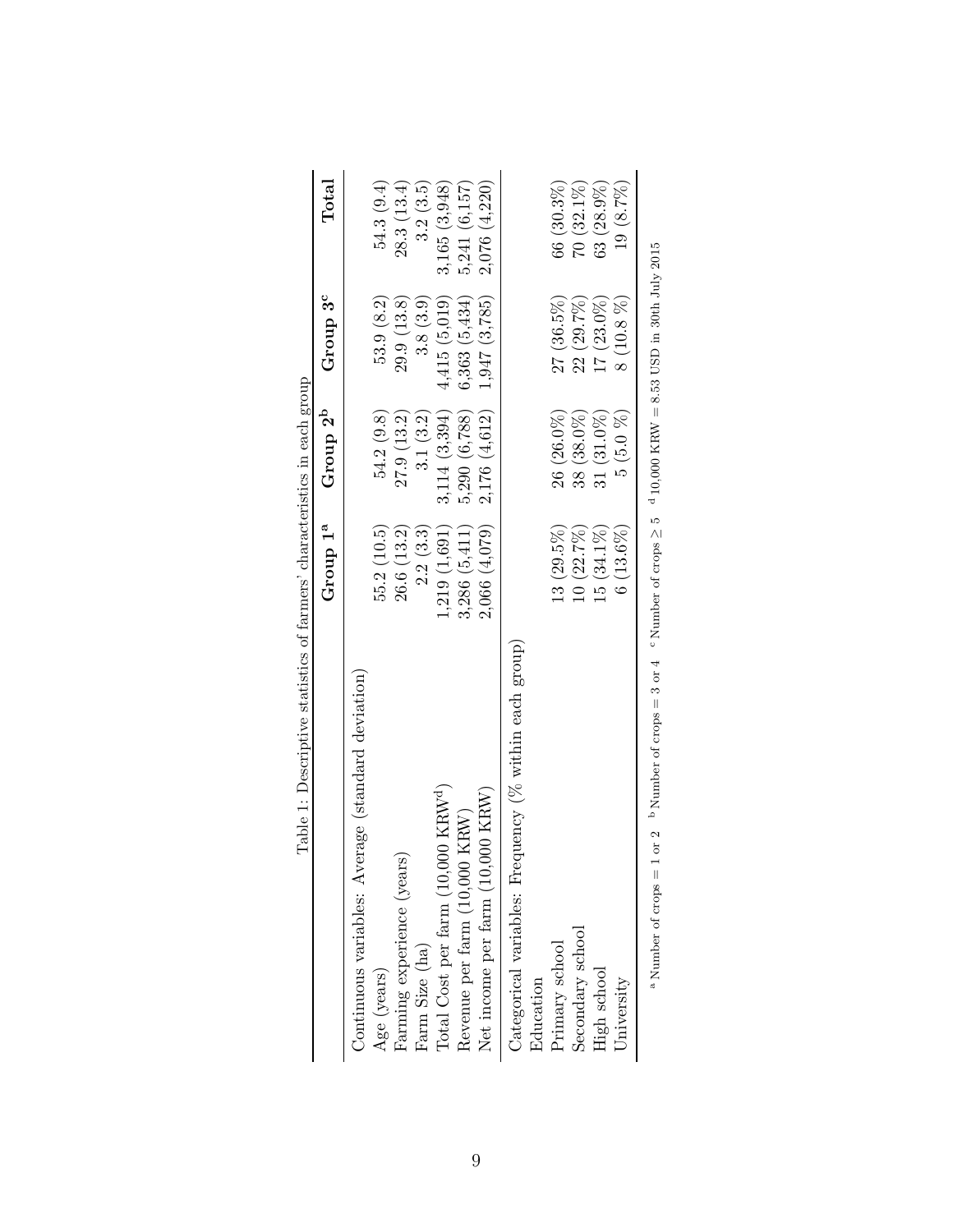

<span id="page-9-0"></span>Figure 1: Principal Component Analysis of farmers' characteristics. Arrows show original variables. The direction and the length of the arrows show the correlation between the original variables and the principal components. The more an arrow is parallel to the axis, the more the original variable is related to this particular principal component.

<span id="page-9-1"></span>

| Table 2: Loadings from PCA |                 |          |                |          |                 |
|----------------------------|-----------------|----------|----------------|----------|-----------------|
|                            | PC <sub>1</sub> |          | PC 2 PC 3 PC 4 |          | PC <sub>5</sub> |
| Education                  | 0.564           |          |                |          | 0.130           |
| Age                        | $-0.534$        | $-0.237$ | 0.119          | $-0.136$ | 0.248           |
| Farming experience         | $-0.569$        |          |                | $-0.218$ |                 |
| Farm size (ha)             |                 | 0.700    |                |          | $-0.611$        |
| Number of crops            |                 | 0.499    | $-0.601$       | 0.151    | 0.597           |
| Subsidy (per ha)           | 0.154           | $-0.273$ | $-0.653$       | $-0.636$ | $-0.249$        |
| Net income                 | 0.181           | 0.348    | 0.445          | $-0.708$ | 0.356           |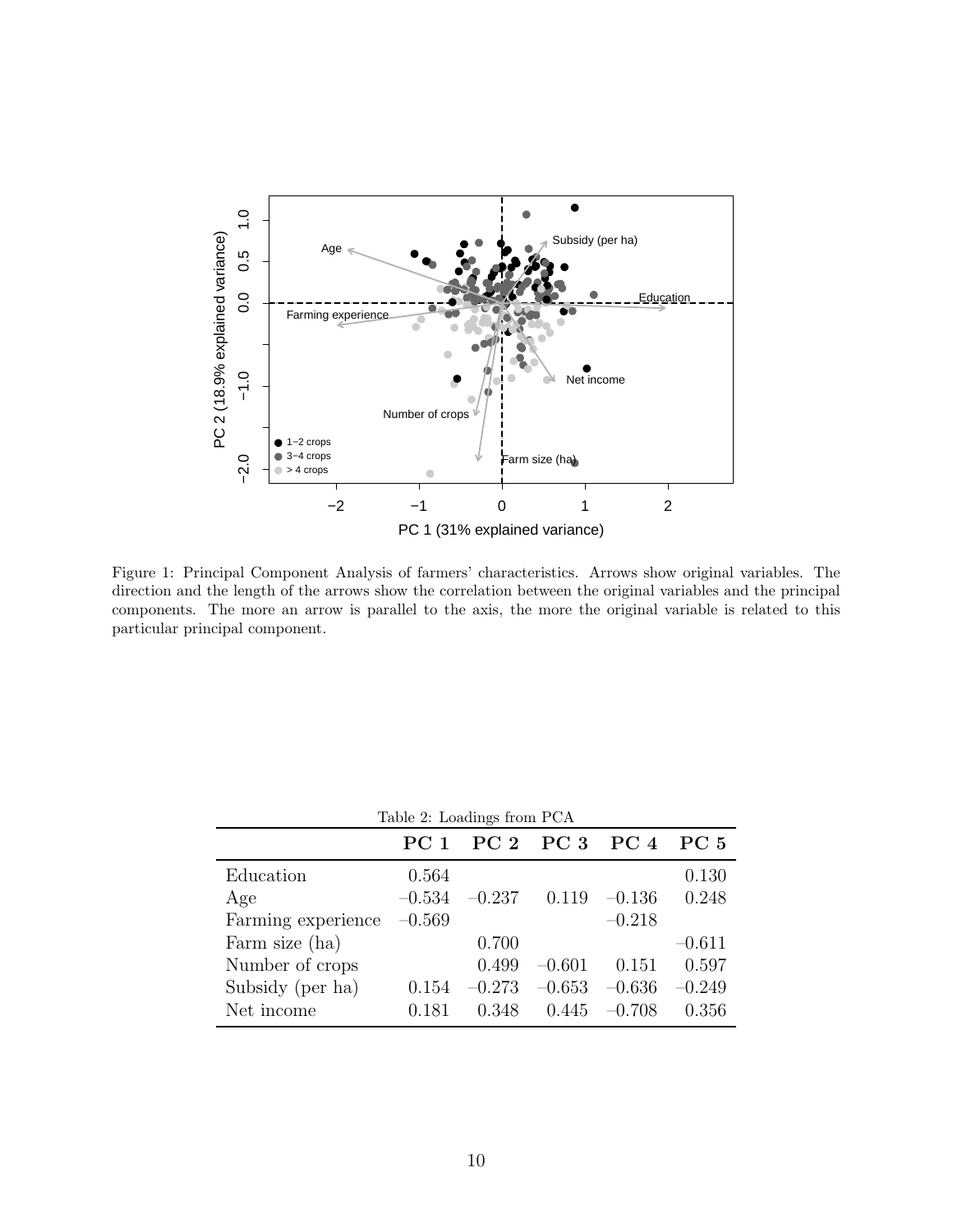| Rank Crop      |                    | Number of farmers |
|----------------|--------------------|-------------------|
| 1              | Pepper             | 133               |
| $\overline{2}$ | Potato             | 116               |
| 3              | Beans              | 90                |
| 4              | Ligularia fischeri | 64                |
| 5              | Rice               | 59                |
| 6              | Radish             | 52                |
| 7              | Cabbage            | 42                |
|                | Maize              | 42                |

<span id="page-10-0"></span>Table 3: Number of farmers cultivating the eight main crops in the watershed of the Soyang Lake in the Gangwon Province.

as they were the majorities in each group. Then, we looked at the most selected crops by each group of farmers. Rice was the most frequently cultivated crop by farmers who cultivated a single crop. However, as rice is the main staple grain in South Korea, rice is highly subsidised by the government [\(Korea Rural Economic Institute,](#page-23-12) [2015\)](#page-23-12), which might lead to different price conditions compared to the other single crops. Therefore, we decided not to have rice as a representative crop for the single crop farming, but compared all six chosen crops. In the second group, 50 farmers grew three crops, most frequently beans, pepper and cabbage. Finally, in the last group among the 25 farmers with five crops, potato, pepper, beans, cabbage and Ligularia fischeri dominated. However, because Ligularia fischeri was relatively newly introduced to consumers, the price data contained large and regularly occurring gaps (Supplementary Table [ST1\)](#page-8-0). Therefore, SSA could not be carried out for this crop. As an alternative, we have included radish in the five-crop portfolio as the sixth most frequently chosen crop by farmers who grew five crops. We calculated the relative proportions of these three or five main crops and composed the empirical crop portfolios as follows:

- (1) Single crop farming: six major crops (100%)
- (2) Three-crop portfolio: beans  $(35.0\%)$ , pepper  $(32.5\%)$ , and cabbage  $(32.5\%)$
- (3) Five-crop portfolio: potato  $(29.0\%)$ , pepper  $(27.7\%)$ , beans  $(17.4\%)$ , cabbage  $(14.4\%)$ and radish  $(11.5\%)$

# 3.2. Crop price fluctuations

#### 3.2.1. Single crops

Figure [2](#page-11-0) shows the variabilities of crop price fluctuations among six main crops in the Gangwon Province of South Korea. The visual comparison of price data showed that the rice price was extremely stable compared to any other analysed crops during the study period (Figure [2](#page-11-0) and Supplementary Figure [SF3](#page-12-0) for non-normalised price data). Because rice is the most important cereal crop in South Korea [\(Korea Rural Economic Institute,](#page-23-12) [2015\)](#page-23-12), several policy instruments such as government buffer stock schemes and direct payments were used to stabilise the rice price [\(Park et al.,](#page-25-8) [2010\)](#page-25-8). Even though the price for beans was also relatively stable, a sharp increase was registered in 2004. The price for beans in South Korea is highly dependent on foreign trade and is directly influenced by the global market [\(OECD,](#page-24-7)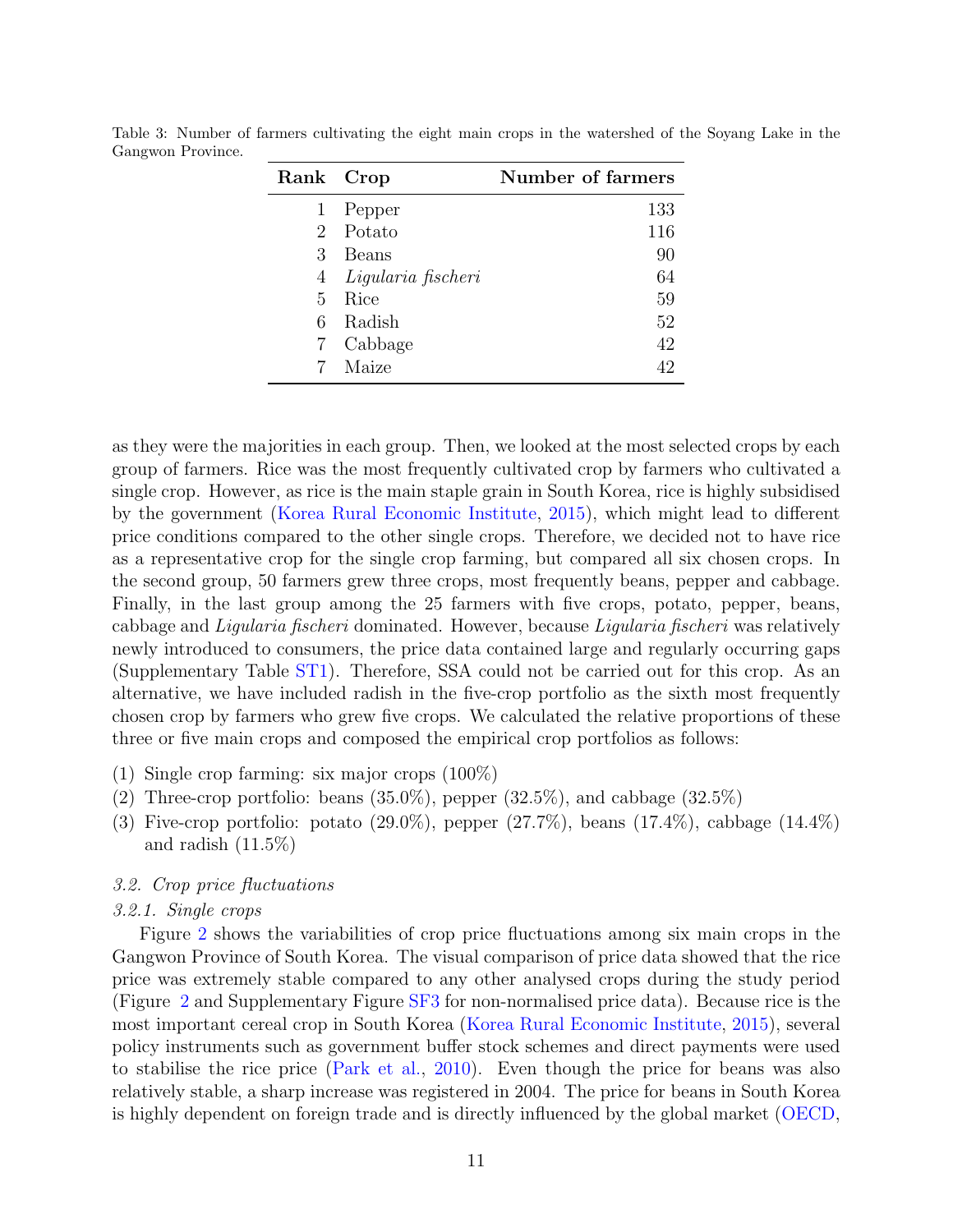

<span id="page-11-0"></span>Figure 2: The variability of the normalised crop price (left) and the normalised yield (right) over the analysed period. The respective mean was subtracted from each time series.

[2008\)](#page-24-7). Because the U.S. soybean crop yield in 2003 has been the lowest since 1992, the price in 2004 increased dramatically [\(USDA,](#page-26-8) [2007\)](#page-26-8). Similarly, a large price rise for cabbage was observed in 2010, although for a different reason (Supplementary Figure [SF3](#page-12-0) (e) and Figure [2\)](#page-11-0). Due to bad weather in 2010, the supply of cabbage did not meet the demand [\(Kwon,](#page-24-8) [2012\)](#page-24-8). In comparison to rice and beans, the prices for pepper and Ligularia fischeri fluctuated strongly.

Figure [3](#page-12-0) shows the results of the SSA decomposition of the crop prices. We considered four time scales of fluctuations and evaluated their importance by the ratio of the eigenvalues (c.f. numbers in parenthesis in Figure [3\)](#page-12-0). These numbers show how much each time scale contributes to the reconstruction of the original time series. We associate the periodicities of 24 months and more with a trend and those of 6–24 months with seasonal fluctuations. The third  $(3-5.9 \text{ months})$  and the fourth  $( $2.9 \text{ months}$ ) time scales are, however, too short$ to be interpreted.

The prices for rice and beans showed a large contribution of the trend (70.1\%) and 54.6\%, respectively) and a minor one on the smallest time scale (2.6% and 4%, respectively). This confirms the visual impression of stability in Figure [2.](#page-11-0) Except for rice, the crop price data showed considerable seasonal patterns with the ratio of eigenvalues exceeding 30%. Radish and pepper exhibited an especially strong seasonal fluctuation, namely 43.6% and 42.6%, respectively. Compared to rice and beans, cabbage and pepper had a substantial contribution to fluctuations at the smallest time scale (12.4% and 17.5%, respectively).

#### 3.2.2. Crop portfolios

The thee-crop portfolio consisted of beans (35%), pepper (32.5%) and cabbage (32.5%) (Figure [4](#page-13-0) (a)). The SSA of single crops (Figure [3\)](#page-12-0) showed that the bean price was one of the least fluctuating and dominated by the trend, whilst pepper and cabbage exhibited a large seasonal variation. The combination of them increased the contribution of the trend (compared to pepper) and decreased the importance of seasonal fluctuations (compared to pepper and cabbage) (Figure  $4$  (a)). However, in comparison to the trend-dominated bean price, the fluctuations on all but the largest time scale (trend) increased.

The five-crop portfolio included potato (29%), pepper (27.7%), beans (17.4%), cabbage  $(14.4\%)$  $(14.4\%)$  $(14.4\%)$  and radish  $(11.5\%)$  (Figure 4 (b)). Compared to the trend-dominated bean price,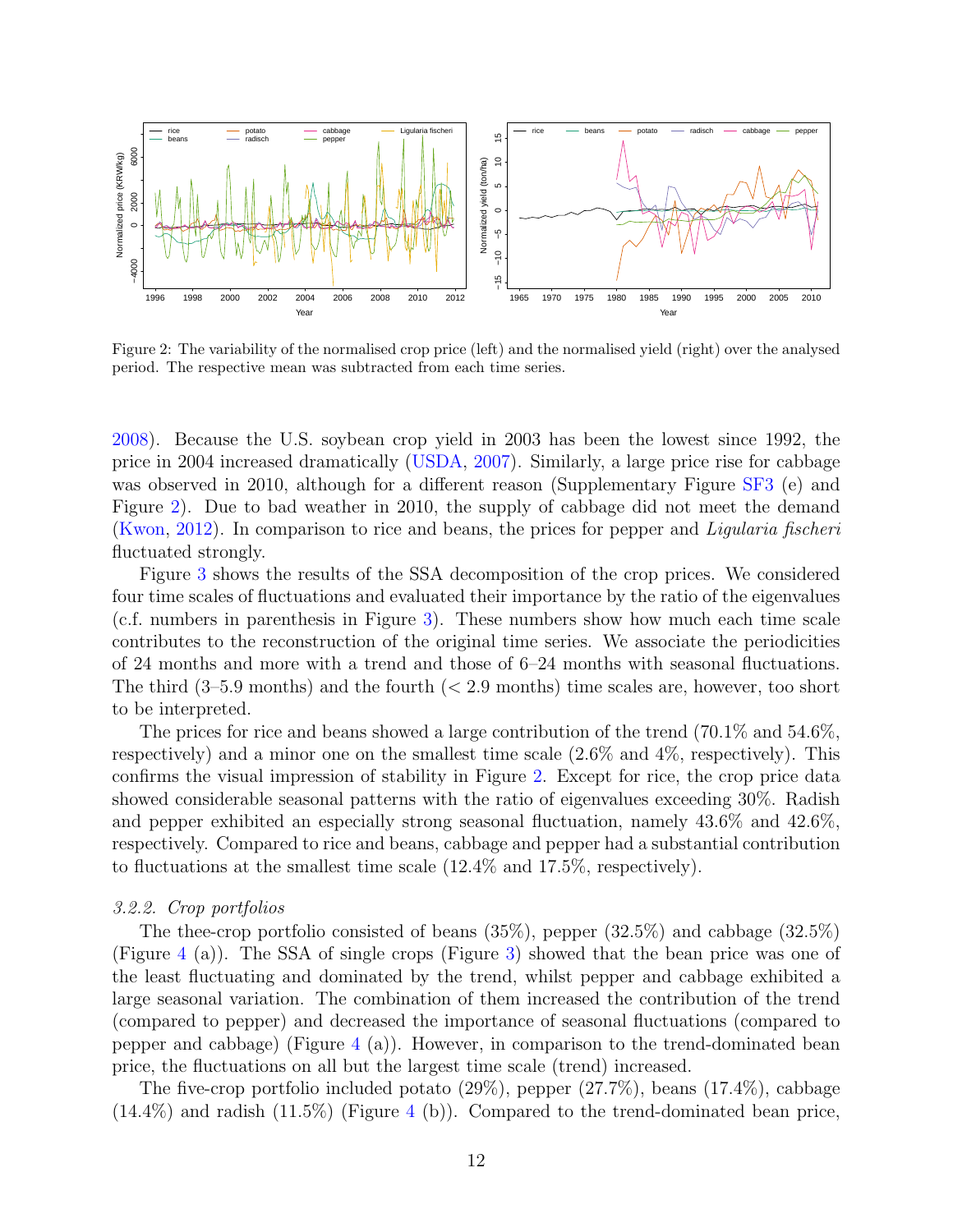

<span id="page-12-0"></span>Figure 3: SSA decomposition of the crop prices: (a) rice, (b) beans, (c) potato, (d) radish, (e) cabbage and (f) pepper. Four groups of fluctuation were considered: larger than 24 months (trend),  $6-24$  months (seasonality), 3–5.9 months, smaller than 2.9 months. The number in parenthesis shows the ratio of eigenvalues. The trend component contains the mean, the others show the variability around it.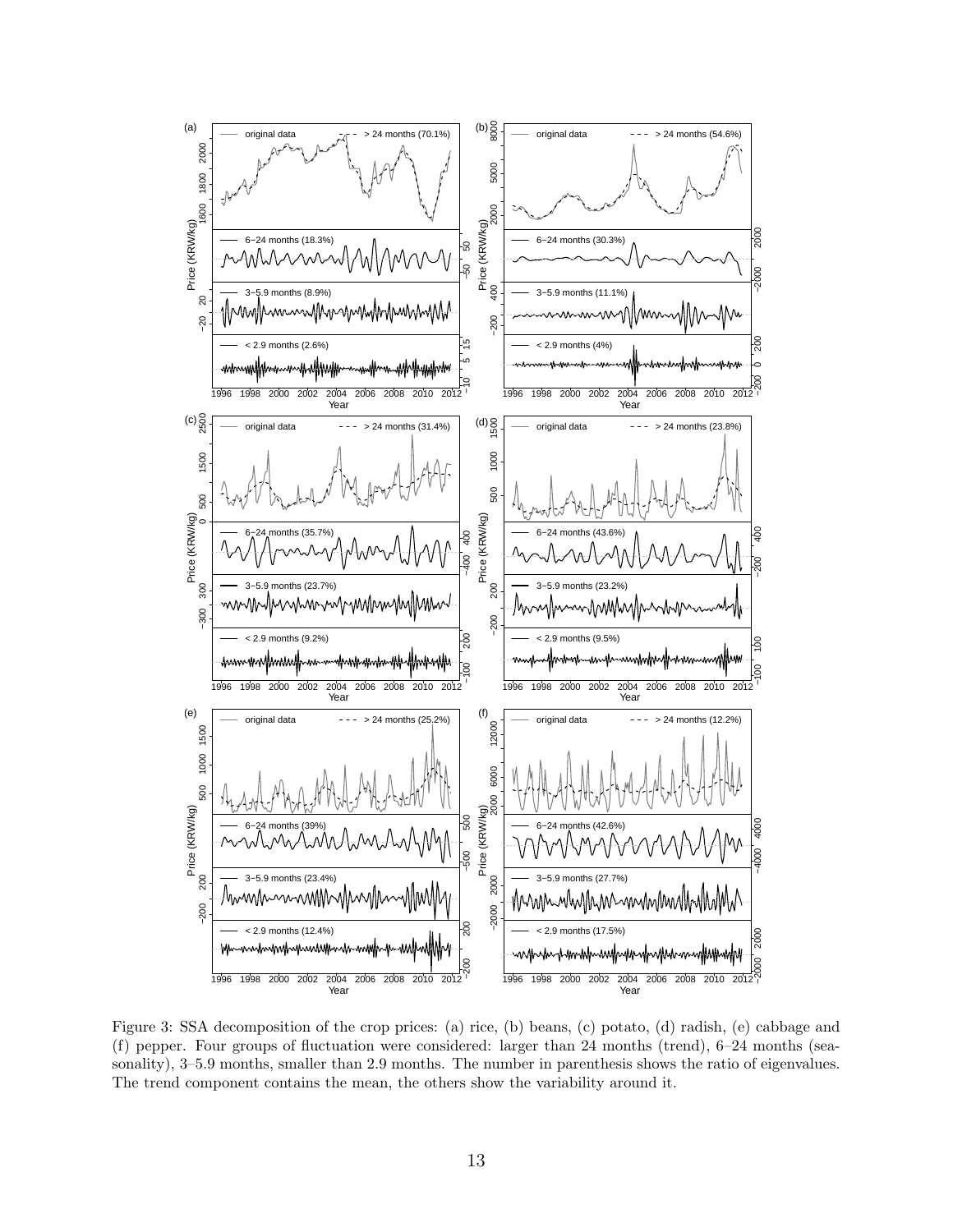

<span id="page-13-0"></span>Figure 4: SSA decomposition of the portfolio prices: (a) three-crops portfolio (beans (35.0%), pepper (32.5%), and cabbage  $(32.5\%)$  and (b) five-crops portfolio (potato  $(29\%)$ , pepper  $(27.7\%)$ , beans  $(17.4\%)$ , cabbage  $(14.4\%)$  and radish  $(11.5\%)$ . For both portfolio, four periods of fluctuation were considered: larger than 24 months (trend), 6–24 months (seasonality), 3–5.9 months, smaller than 2.9 months. The number in parenthesis shows the ratio of eigenvalues. The trend component contains the mean, the others show the variability around it.

the contribution of the trend decreased from 54.6% to 20.4%. Additionally, the contribution of the seasonal fluctuation remained comparable to the other crops that have a strong seasonal pattern. In summary, the results of SSA decomposition were similar to the portfolio composed of three crops. Indeed, the summed contributions of the larger time scales (trend and seasonality) as well as those on the smaller time scales differed only slightly.

## 3.3. Crop yield fluctuations

An in-depth analysis of seasonality was not possible, because the time series of yield consisted of annual measurements. Therefore, we only extracted the trend and calculated the dominant frequency of the remaining periodicities (Figure [5\)](#page-14-0). The result of SSA showed that the contribution of the trend varied from 33.3% to 66.5%. Accordingly, the importance of periodicities ranged from 33.5% to 66.7%. Their dominant frequency covered 2.5 years to 10.7 years.

In general, crop yield had an upwards trend during the analysed period, except for radish and cabbage (Figure [5\)](#page-14-0). Four of the six analysed crops, namely rice, beans, potato, and pepper, showed increasing trends in the yields. In contrast, the yield of radish and cabbage had decreased during the 23-year analysed period. There were more negative than positive extreme values outside the range of the standard deviation of the trend. Additionally, the amplitude of negative values was often larger than that of positive values (Figure [5\)](#page-14-0). Interestingly, large negative values occurred in different years for different crops. In 1980 and 1993, for example, the rice yield decreased sharply, whereas there was a relatively high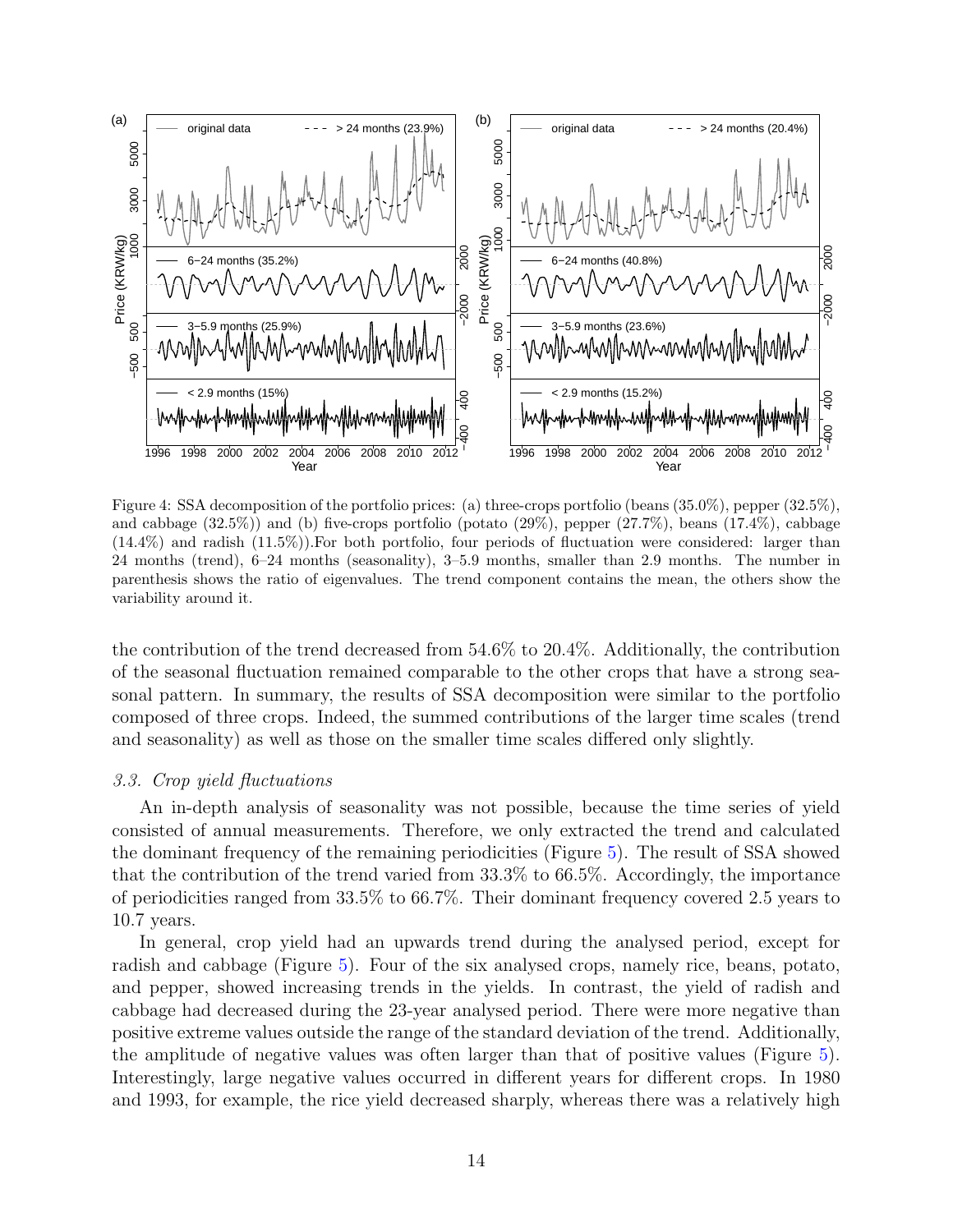

<span id="page-14-0"></span>Figure 5: SSA decomposition of the crop yield: (a) rice, (b) beans, (c) potato, (d) radish, (e) cabbage and (f) pepper. The number in parenthesis shows the ratio of eigenvalues. The trend component contains the mean, the others show the variability around it. The yellow area shows  $\pm$  standard deviation around the trend component. Note that the time scale is years and not months as for the price data. Fluctuations with periods of 23 years and 16 years (trend) were chosen for rice and the other crops, respectively.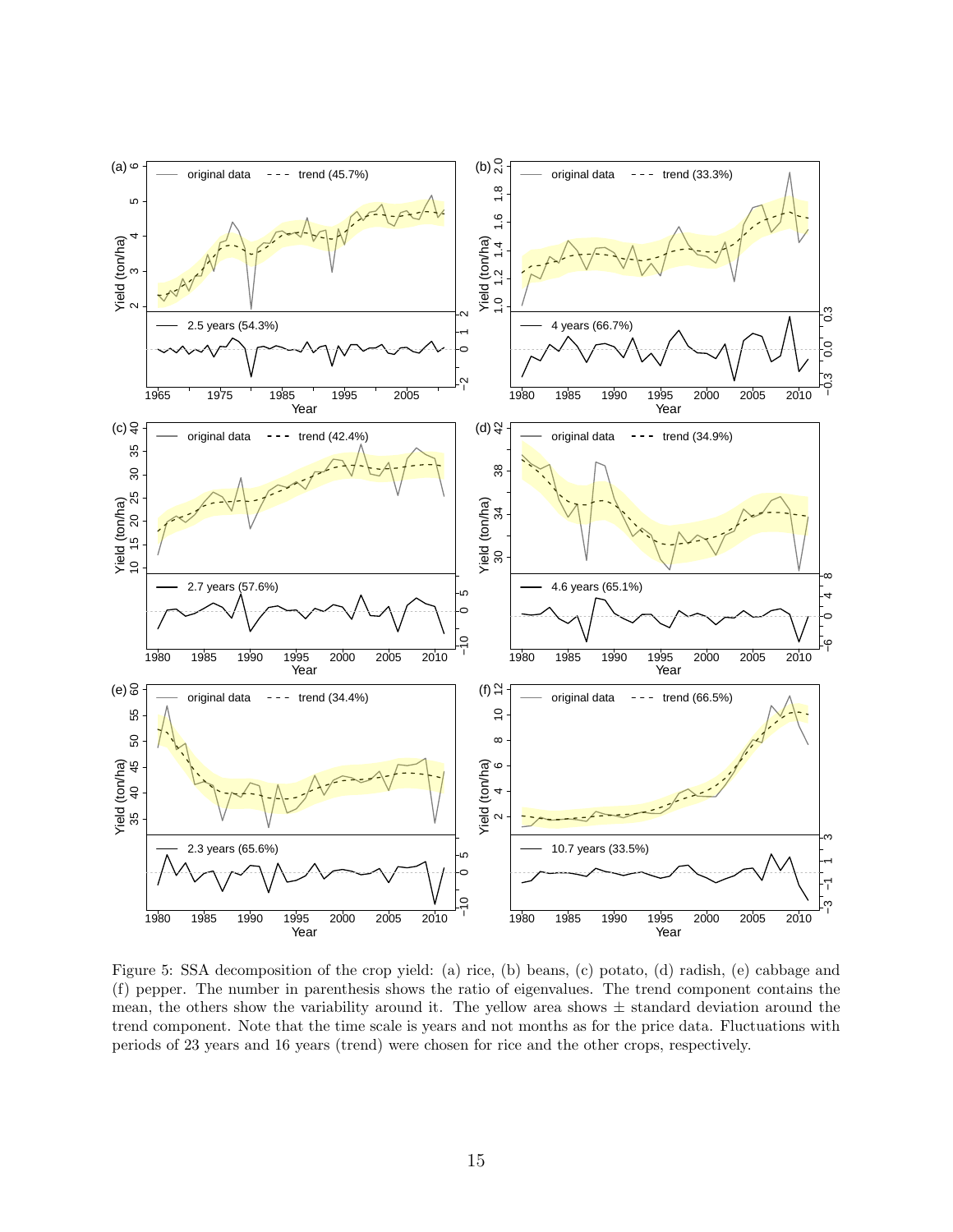

<span id="page-15-0"></span>Figure 6: Real revenue for single crops and the empirical crop portfolios.

yield in potato in the same year. In 1996, the radish yield was very low and the rice yield moderately high (See Figure [5](#page-14-0) and Supplementary Figure [SF4\)](#page-13-0).

The sharp drops of yield often followed damages caused by unusual weather events. Especially in 1980, the rice yield reached only 58.7% of the target yield of South Korea due to low temperature [\(Park et al.,](#page-25-8) [2010\)](#page-25-8). In 1987 and 2010, radish and cabbage were also influenced by bad weather [\(Kwon,](#page-24-8) [2012\)](#page-24-8). Frequent rain and lack of sunlight during seeding period harmed stabilising seeds [\(Han and Kim,](#page-22-11) [2010\)](#page-22-11). In addition, the yield of radish and cabbage has declined as the consumption decreases and imports increase [\(Korea](#page-23-12) [Rural Economic Institute,](#page-23-12) [2015\)](#page-23-12). Actually, the import of cabbage has increased since 2003 and westernised eating habits of South Koreans has decreased its consumption by 2% per year since 2002 [\(Korea Rural Economic Institute,](#page-23-12) [2015\)](#page-23-12).

## 3.4. Risk adjusted revenue

The revenue and the Sharpe ratio for each crop portfolio are depicted in Figure [6](#page-15-0) and Table [4.](#page-16-0) The Sharpe ratio is often used to assess the portfolio performance [\(Blank,](#page-20-5) [1990;](#page-20-5) [Roche and McQuinn,](#page-25-9) [2004;](#page-25-9) [Gaydon et al.,](#page-22-12) [2012\)](#page-22-12). For example, [Roche and McQuinn](#page-25-9) [\(2004\)](#page-25-9) calculated the Sharpe ratio for the farm land allocation portfolio for grains and [Gaydon et al.](#page-22-12) [\(2012\)](#page-22-12) used it for comparing water management options and their contribution to the farm income.

Figure [6](#page-15-0) shows the temporal change of the real revenue of single crops and three-and fivecrop portfolios. Large differences between the six main crops were observed. Rice and beans showed a stable but the smallest and decreasing revenue compared to the other crops over the analysed period. Pepper showed the highest revenue with the highest standard deviation (Table [4\)](#page-16-0). In the portfolio, the mean revenue doubled or tripled and the standard deviation increased with the number of crops compared to rice and bean single crop farming. Although the mean revenue of the crop portfolios was smaller compared to potato and pepper, its standard deviation decreased. The difference between the three- and the five-crop portfolios in mean and standard deviation was only minor.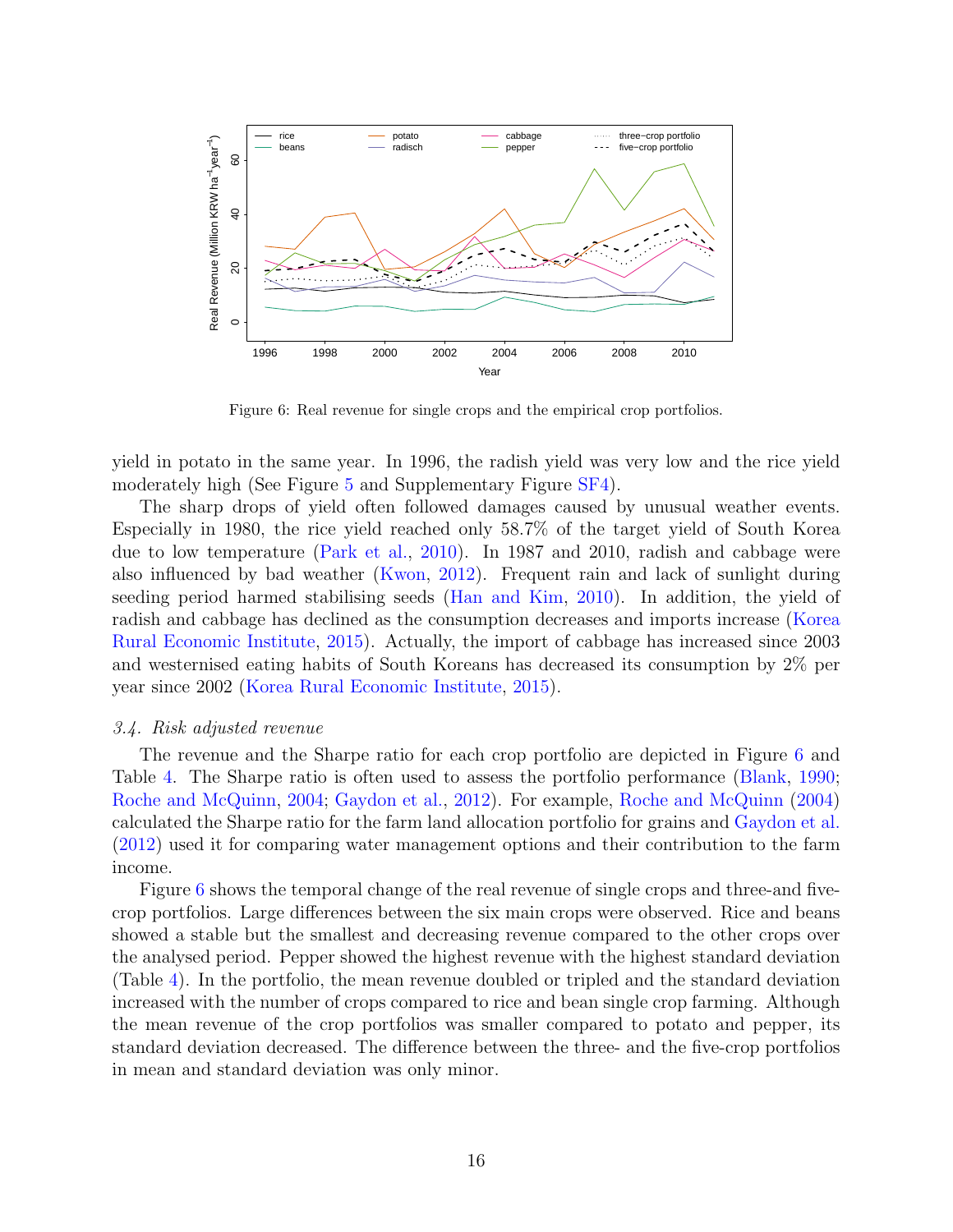| Crop selection       | Mean (million KRW) | SD    | Sharpe ratio |
|----------------------|--------------------|-------|--------------|
| Single crop          |                    |       |              |
| rice                 | 10.85              | 1.73  | 6.27         |
| beans                | 5.96               | 1.75  | 3.40         |
| potato               | 30.92              | 7.70  | 4.01         |
| radish               | 14.76              | 2.98  | 4.95         |
| cabbage              | 22.88              | 4.35  | 5.26         |
| pepper               | 32.94              | 14.20 | 2.32         |
| three-crop portfolio | 20.23              | 5.32  | 3.80         |
| five-crop portfolio  | 24.12              | 5.60  | 4.30         |

<span id="page-16-0"></span>Table 4: Risks adjusted revenue for the analysed period from 1996 to 2011.

# 4. Discussion

An advantage of decomposing the time series is that we can not only identify the most fluctuating crop over time, but also quantify different components of fluctuations in each crop. Fluctuations on larger time scales (trend and seasonality) are easier for farmers to face than short-time variations which are more difficult to address in the planning process. In order to distinguish four time scales of fluctuations in each crop selection we calculated the ratio of eigenvalue for each time scale. The ratio of eigenvalue stands for the quality of the reconstruction of the original time series by a certain component. The larger this ratio, the more important the component will be for the reconstruction. Among four time scales, the first and the second scales can be interpreted as trend and seasonality, respectively; the third and the fourth scales, however, were too short to be identified.

Farmers' decision on which crop to grow, how to allocate the land to grow multiple crops, and when to harvest and sell them plays a crucial role to secure their revenue [\(Fafchamps,](#page-21-12) [1992;](#page-21-12) [Kantanantha et al.,](#page-23-13) [2010;](#page-23-13) [Klasen et al.,](#page-23-1) [2013\)](#page-23-1). Our result showed that each crop had a different fluctuation pattern that highly influenced the farm revenue depending on farmers' crop selection. The sum of the first two ratios of eigenvalues for crop price ranged from 54.8% (pepper) to 88.4% (rice). The larger the contribution of trend and seasonality, the less shorttime variability is contained in the data. Four of the six analysed crops contained notable seasonal patterns. The SSA of the three- and the five-crop portfolios also revealed that important seasonal variation still remained in the monthly price data. Therefore, seasonality probably has an important impact on farmers' decisions regarding the times for harvesting or marketing of their crops.

The risk adjusted revenue calculated with the Sharpe ratio allows us to compare how much revenue standardised per 1% of revenue can be guaranteed for farmers in each crop selection. The combination of these methods provides more information to support farmers' decision on crop selection. Although the results of SSA and the Sharpe ratio showed that rice and bean farming were the most stable, they provided the lowest revenue. The revenue of the threeand the five-crop portfolios was more than two times larger than in rice farming, however, at the same time the standard deviation tripled (Table [4\)](#page-16-0). It indicates that the diversified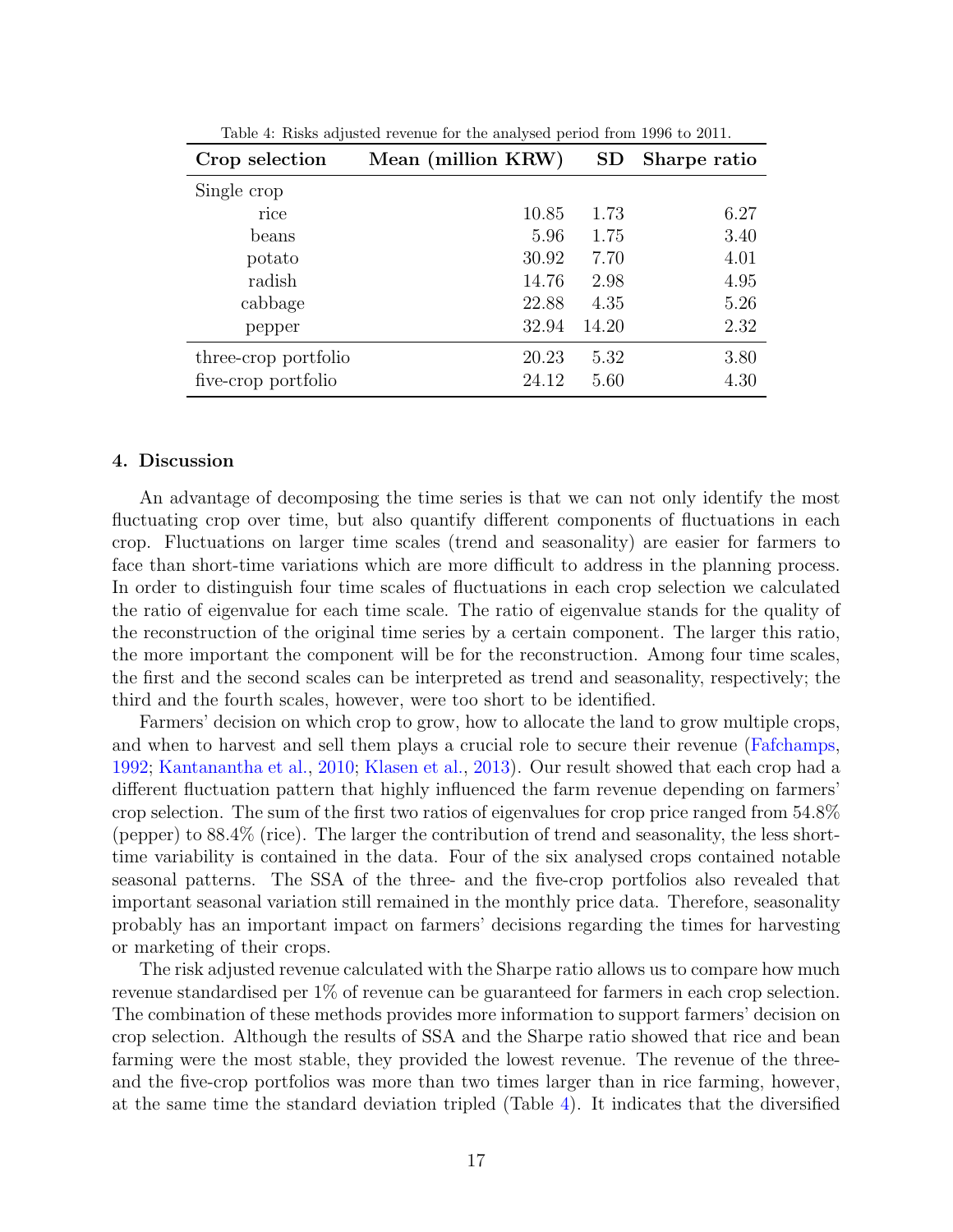

<span id="page-17-0"></span>Figure 7: Korean domestic rice price converted in USD/ton and world rice price in USD/ton (left), SSA decomposition of the world rice price (right). Four groups of fluctuation were considered: larger than 24 months (trend), 6–24 months (seasonality), 3–5.9 months, smaller than 2.9 months. The number in parenthesis shows the ratio of eigenvalues. The trend component contains the mean, the others show the variability around it. The world rice data was Thailand nominal price quote obtained from the World Bank Global Economic Monitor (GEM) Commodities. The exchange rate from Korean Won to USD for each year was obtained from the World Bank World Development Indicators.

farming could support larger revenue. This is in accordance with the study by [Bhattacharyya](#page-20-4) [\(2008\)](#page-20-4) who showed that a rice dominated farming system in India was changed to high-value crops for larger revenue. Furthermore, an analysis in Argentina showed that diversified farming increased the mean return on capital with a lower coefficient of variation (Pacín and [Oesterheld,](#page-24-9) [2014\)](#page-24-9). Hence, the multiple crop farming may be a means of enhancing revenue [\(Ali et al.,](#page-19-0) [2004;](#page-19-0) [Winters et al.,](#page-26-9) [2006;](#page-26-9) Pacín and Oesterheld, [2014;](#page-24-9) [Rahman and Kazal,](#page-25-10) [2015\)](#page-25-10). However, the diversification took place slowly due to agricultural subsidies concentrated on a certain crop such as rice in India [\(Bhattacharyya,](#page-20-4) [2008\)](#page-20-4). This might also be the case in South Korea.

To examine the artificial stability of the rice price in South Korea, we compared the domestic rice price with the world rice price in USD (Figure [7\)](#page-17-0). As the exchange rate varies between years, the domestic rice price converted in USD fluctuated more compared to the one in KRW. We refer to the SSA result of the rice price in KRW to keep consistency unless mentioned. While the world rice price increased drastically in 2008 as a result of the oil crisis (Figure [7,](#page-17-0) right), the Korean domestic price was not affected by it and remained stable (Figure [3](#page-12-0) (a)). Overall, rice price in the global market fluctuates more than in the South Korean domestic market [\(Baffes and Cosic,](#page-20-12) [2013\)](#page-20-12). Furthermore, the Korean domestic price is more than double or triple the world price – the result of a substantial governmental support (Figure [7,](#page-17-0) left).

South Korea used to have a higher protection for domestic rice farming, mainly through tariff and non-tariff barriers, in comparison to other OECD countries [\(Aksoy,](#page-19-1) [2005\)](#page-19-1). Among other conventional crops, Korean subsidy policy focuses particularly on rice farming by sup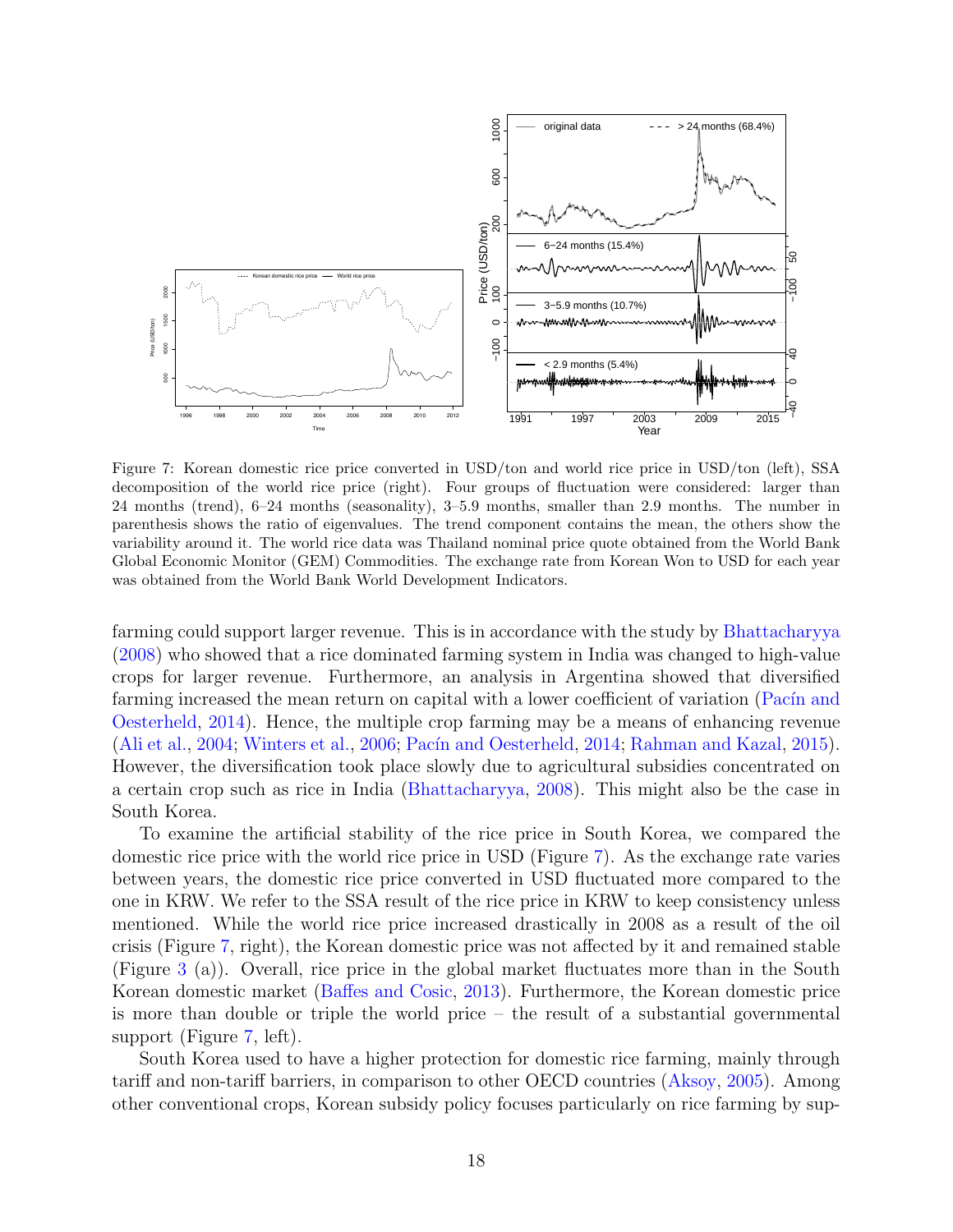porting direct payments and government buffer stock schemes [\(Park et al.,](#page-25-11) [2011\)](#page-25-11). Especially, the direct payment concentrated on rice farming has caused several problems including rice overproduction and shortage of other upland field crops due to a lack of incentives [\(Park](#page-25-11) [et al.,](#page-25-11) [2011\)](#page-25-11). In addition, our analysis on the socio-economic characteristics of farmers also showed that the subsidy and the number of crops were inversely related both in PC1 and PC2. This result indicates that farmers who cultivate a small number of crops tend to receive more subsidies and rice was the most frequently chosen crop by farmers who cultivated one crop. The government buffer stock scheme consists of purchases of commodities by the government with the purpose of using commodity storage to stabilise prices in a whole economy as well as in an individual market [\(Morrow,](#page-24-10) [1980\)](#page-24-10). These political interventions explain why rice is the most stable crop in South Korea.

However, rice policy has been influenced by external forces and will continue to change. The Uruguay Round Agreement on Agriculture (URAA) was, for instance, a strong force that specified policy rules in 1994 [\(OECD,](#page-24-7) [2008\)](#page-24-7). Although rice farming was protected by an import ban until 1995, after the URAA, it was agreed upon that a minimum market for import would be opened and a removal of tariffs would be enacted by 2004 [\(Seo and Kim,](#page-26-10) [2005;](#page-26-10) [Wailes,](#page-26-11) [2005\)](#page-26-11). Therefore, in 2004, additional negotiations such as Doha Development Agenda (DDA) for the rice sector were inevitable. Under the WTO/DDA negotiations for the rice sector in South Korea, Aggregate Measure of Support (AMS) by the government and the tariff were reduced, and the market access has been increased [\(Park et al.,](#page-25-8) [2010\)](#page-25-8). This can be noticed in the price data (See Supplementary Figure [SF3\)](#page-12-0). Actually, the rice price decreased dramatically between 2004 and 2006. Even though the government reformed the rice policy to protect rice farmers under international treaty, the amount of Minimum Market Access (MMA) from other countries to South Korea has been set to continuously increase from 225 575 tons in 2005 to 408 700 tons in 2014 [\(OECD,](#page-24-7) [2008\)](#page-24-7). Since the end of AMS in 2014, Korean government decided to open its rice market and to liberalise it from 2015 on [\(Ministry of Agriculture, Food and Rural Affairs,](#page-24-11) [2014\)](#page-24-11). Therefore, the risk of fluctuating revenue for rice farmers will probably increase.

Diversity loss in the agricultural landscape caused by policies has been addressed in various studies [\(Potter and Burney,](#page-25-12) [2002;](#page-25-12) [Hollander,](#page-22-13) [2004;](#page-22-13) [Potter,](#page-25-13) [2006\)](#page-25-13). [Di Falco and](#page-21-5) [Perrings](#page-21-5) [\(2005\)](#page-21-5) indicated that both crop diversity and financial support were risk-reducing strategies for farm revenue. Moreover, they stressed that agricultural policy has an influence not only on agricultural intensification as a "side effect", but also on farmers' risk attitude. Our results suggest that the government policy for rice farming has an influence on farmers' decision on crop selection, which decreases the diversity of crop choice.

There is a limitation to our study. Even though the costs of each farming system vary, the cost of management of portfolios was not taken into account for this analysis due to a lack of reliable cost information on national level. The risk adjusted revenue only considered on-farm sales based on price and yield data per year. We followed the assumption from [Fafchamps](#page-21-12) [\(1992\)](#page-21-12) that the farm revenue of individual crop choice was related to consumption prices. However, farmers declared in the interviews that rice farming was easier and required fewer skills compared to cultivation of other crops. This was also evident from the survey data, which showed higher costs for multi-crop farming than for single crop farming. This difference in portfolio management might be a critical step for farmers to adapt to new crop selections for portfolios.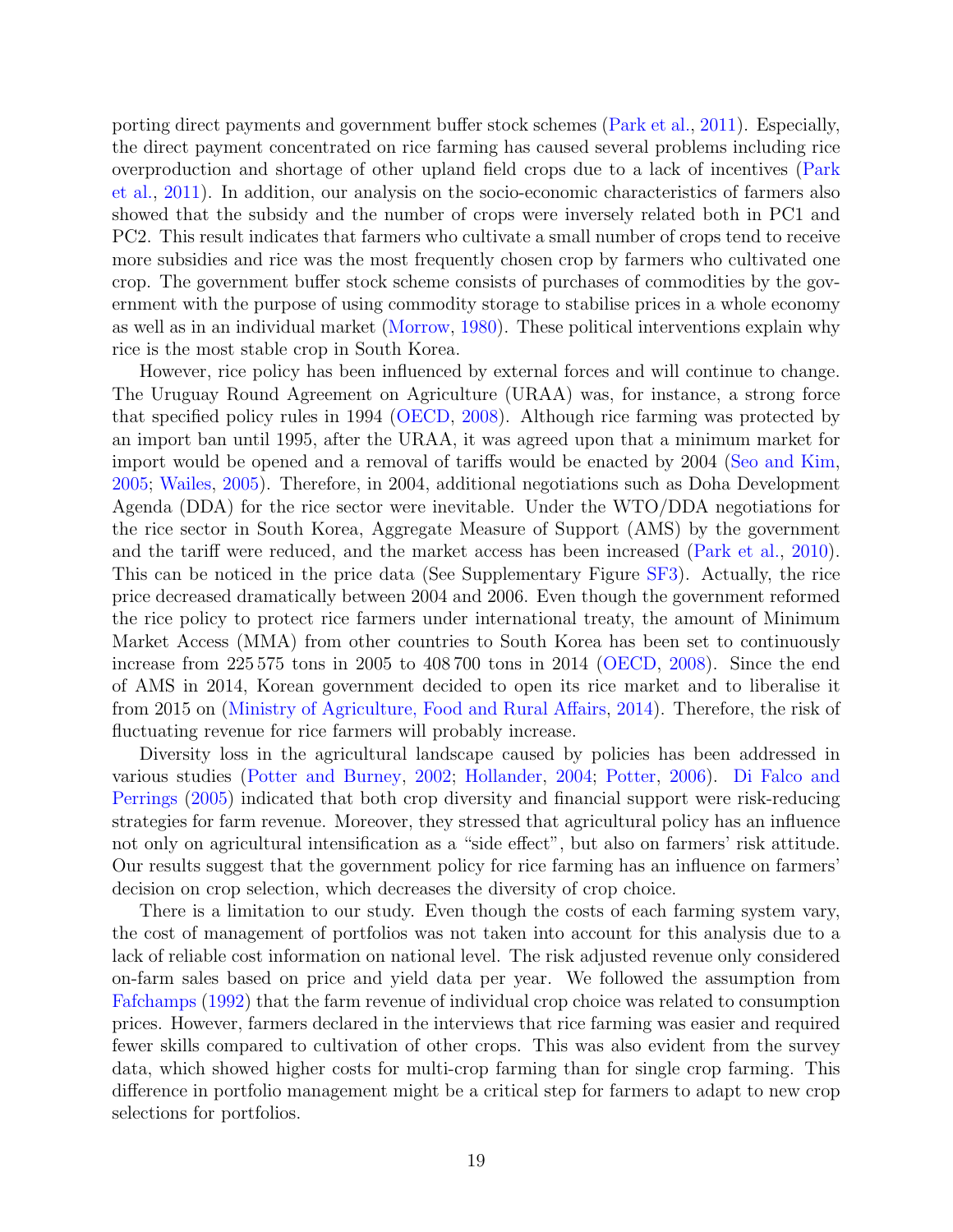## 5. Summary and conclusions

The dynamics of global economics and climate change threaten the stability of the farm household revenue. Farmers, as main actors to promote agricultural policy and secure food production, have taken several actions to minimise risks. Depending on farmers' decision on crop selection, crop diversity can be considered as one of strategies to stabilise their revenue and to minimise the risk under uncertainty by investing in more than one crop through the portfolio theory.

We analysed the crop price and yield fluctuations for six main crops, the three- and the five-crop portfolios by Singular Spectrum Analysis (SSA). The portfolios were constructed based on household survey data. Subsequently, we compared the single-crop farming with the multiple-crop portfolios. Our analysis showed that crop price and yield fluctuations contained different components. The stronger the contribution of larger time scales (namely trend and seasonality) the less short-time variability is contained in the data. Fluctuations on larger time scales (trend and seasonality) are easier for farmers to face than short-time variations that are more difficult to address in the planning process. Our results showed that each crop has a different pattern of price and yield fluctuations. Rice is the most stable crop in South Korea as its variations are mostly composed of trend and seasonality (88.4%) and the pepper was the most fluctuating crop (54.8%).

Depending on their crop selection, farmers' revenue can vary. Even though the multiple crop farming with three and five crops did not stabilise farmers' revenue compared to rice and bean farming, it increased stability compared to the other crops. Rice farming differs from cultivating other crops because of external stabilisation by the governmental interference. However, it should be noted that the rice policy has been reformed and a high protection for domestic rice farming would no longer last in the future. Furthermore, growing rice provided the lowest revenue and farmers who cultivate several crops could as much as double their revenue compared to rice farming. Diversified crop farming can therefore be a means of enhancing revenue. These results might have practical consequences for farmers' decisionmaking as well as for agricultural policy.

# Acknowledgements

This study was carried out as part of the International Research Training Group TER-RECO (GRK 1565/1) funded by the Deutsche Forschungsgemeinschaft (DFG) at the University of Bayreuth, Germany and the National Research Foundation of Korea (NRF) at Kangwon National University, Chuncheon, South Korea.

# References

- <span id="page-19-1"></span>Aksoy, M.A., 2005. Global agricultural trade policies, in: Aksoy, M.A., Beghin, J.C. (Eds.), Global Agricultural Trade and Developing Countries. The World Bank, Washington, D.C., pp. 37–53.
- <span id="page-19-0"></span>Ali, M., Abedullah, Farooq, U., 2004. Diversification with vegetables to improve competitiveness in Asia diversification with vegetables to improve competitiveness in Asia, in: Ali, M.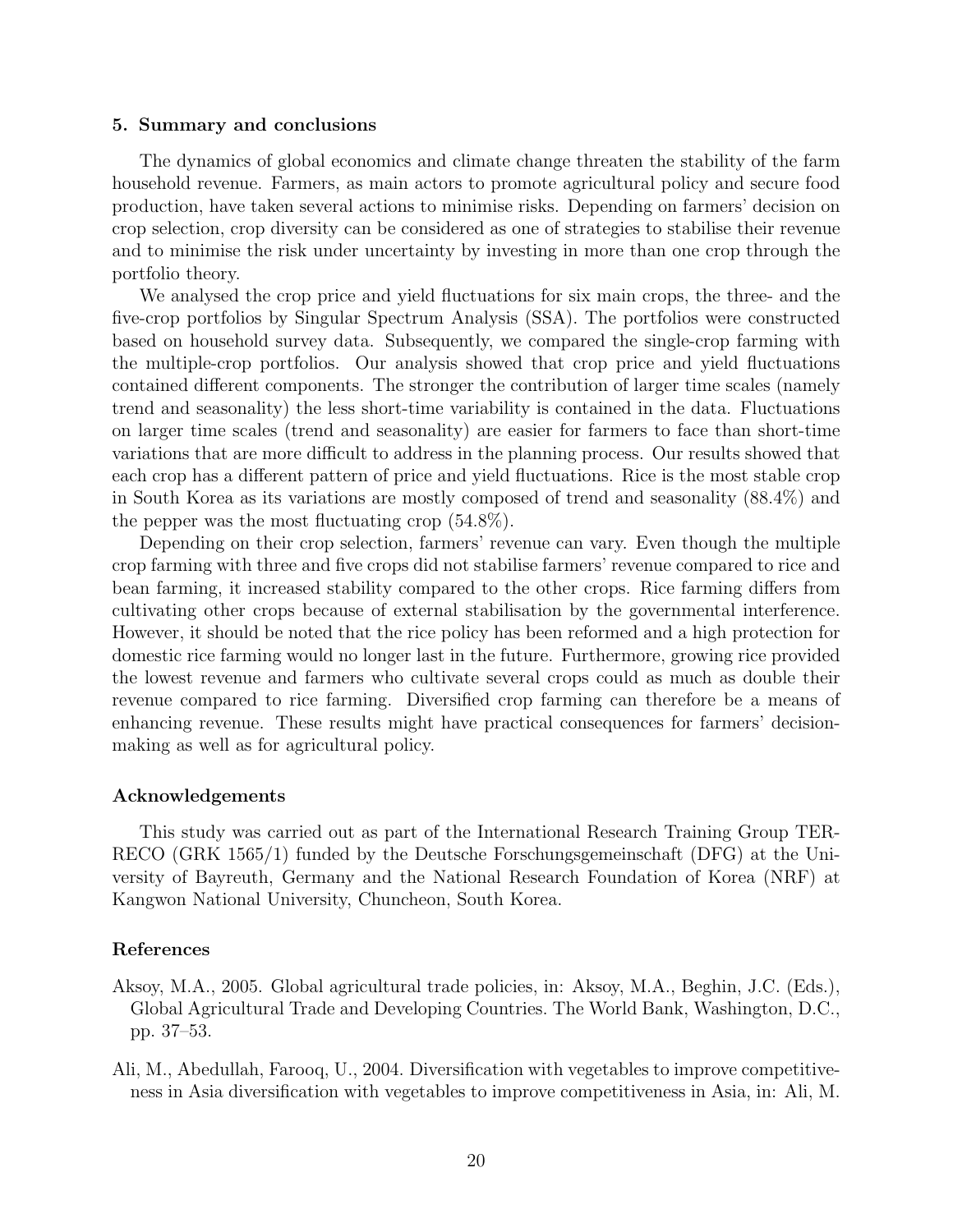(Ed.), Agricultural Diversification and International Competitiveness. Asian Productivity Organization, Tokyo, p. 51–82.

- <span id="page-20-7"></span>Allen, M.R., Smith, L., 1994. Investigating the origins and significance of low-frequency modes of climate variability. Geophysical Research Letters 21, 883–886.
- <span id="page-20-3"></span>Awan, M.I., van Oort, P.A., Ahmad, R., Bastiaans, L., Meinke, H., 2015. Farmers' views on the future prospects of aerobic rice culture in pakistan. Land Use Policy 42, 517–526. doi:[10.1016/j.landusepol.2014.09.006](http://dx.doi.org/10.1016/j.landusepol.2014.09.006).
- <span id="page-20-12"></span>Baffes, J., Cosic, D., 2013. Global economic prospects: Commodity markets outlook. The World Bank, Washington, D.C.
- <span id="page-20-2"></span>Below, T.B., Mutabazi, K.D., Kirschke, D., Franke, C., Sieber, S., Siebert, R., Tscherning, K., 2012. Can farmers' adaptation to climate change be explained by socio-economic household-level variables? Global Environmental Change 22, 223–235. doi:[10.1016/j.](http://dx.doi.org/10.1016/j.gloenvcha.2011.11.012) [gloenvcha.2011.11.012](http://dx.doi.org/10.1016/j.gloenvcha.2011.11.012).
- <span id="page-20-4"></span>Bhattacharyya, R., 2008. Crop diversification: A search for an alternative income of the farmers in the state of west bengal in India, in: International Conference on Applied Economics – ICOAE 2008.
- <span id="page-20-5"></span>Blank, S., 1990. Returns to limited crop diversification. Western Journal of Agricultural Economics 15, 204–212.
- <span id="page-20-1"></span>Bradshaw, B., 2004. Plus c'est la même chose? Questioning crop diversification as a response to agricultural deregulation in Saskatchewan, Canada. Journal of Rural Studies 20, 35–48. doi:[10.1016/S0743-0167\(03\)00033-0](http://dx.doi.org/10.1016/S0743-0167(03)00033-0).
- <span id="page-20-0"></span>Bradshaw, B., Dolan, H., Smit, B., 2004. Farm-level adaptation to climatic variability and change: Crop diversification in the Canadian prairies. Climatic Change 67, 119–141.
- <span id="page-20-9"></span>Brickell, C., 2008. RHS A-Z Encyclopedia Of Garden Plants, Band 1. Dorling Kindersley.
- <span id="page-20-10"></span>Broomhead, D., King, G.P., 1986a. Extracting qualitative dynamics from experimental data. Physica D: Nonlinear Phenomena 20, 217–236. doi:[10.1016/0167-2789\(86\)90031-X](http://dx.doi.org/10.1016/0167-2789(86)90031-X).
- <span id="page-20-11"></span>Broomhead, D., King, G.P., 1986b. On the qualitative analysis of experimental dynamical systems, in: Sarkar, S. (Ed.), Nonlinear Phenomena and Chaos. Adam Hilger, Bristol, England, pp. 113–114.
- <span id="page-20-6"></span>Carew, R., Smith, E.G., Grant, C., 2009. Factors influencing wheat yield and variability: evidence from Manitoba, Canada. Journal of Agricultural and Applied Economics 41, 625–639.
- <span id="page-20-8"></span>Castella, J.C., Erout, A., 2002. Montane paddy rice: the cornerstone of agricultural production systems in Bac Kan province, Viet Nam, in: Castella, J.C., Quang, D.D. (Eds.), Doi Moi in the Mountains. Land use changes and farmers' livelihood strategies in Bac Kan Province, Vietnam. The Agricultural Publishing House, Ha Noi, Viet Nam, pp. 175–195.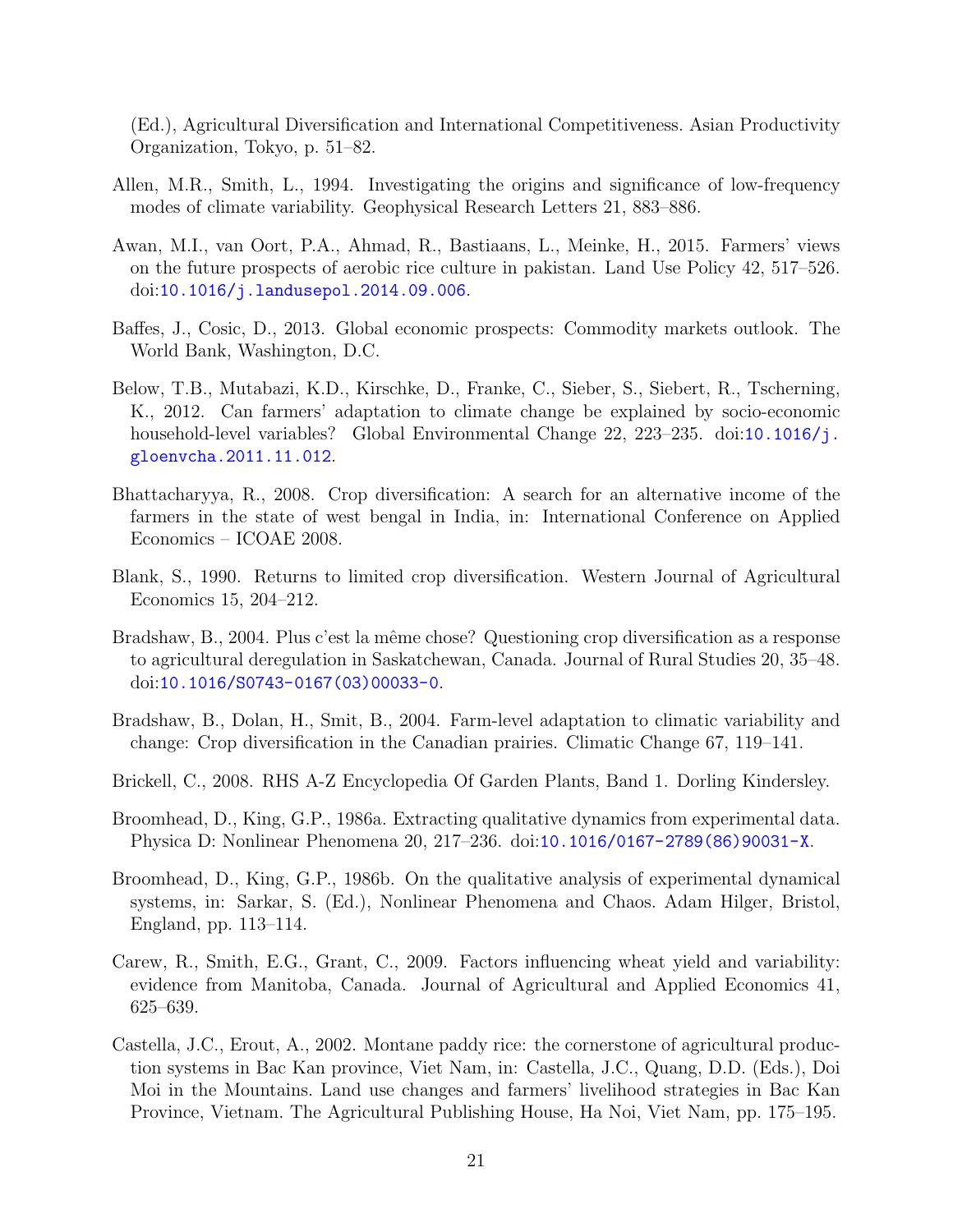- <span id="page-21-4"></span>Cutforth, L.B., Francis, C.A., Lynne, G.D., Mortensen, D.A., Eskridge, K.M., 2001. Factors affecting farmers' crop diversity decisions: An integrated approach. American Journal of Alternative Agriculture 16, 168–176. doi:[10.1017/S0889189300009164](http://dx.doi.org/10.1017/S0889189300009164).
- <span id="page-21-8"></span>Di Falco, S., Bezabih, M., Yesuf, M., 2010. Seeds for livelihood: Crop biodiversity and food production in Ethiopia. Ecological Economics 69, 1695–1702. doi:[10.1016/j.ecolecon.](http://dx.doi.org/10.1016/j.ecolecon.2010.03.024) [2010.03.024](http://dx.doi.org/10.1016/j.ecolecon.2010.03.024).
- <span id="page-21-7"></span>Di Falco, S., Chavas, J.P., 2006. Crop genetic diversity, farm productivity and the management of environmental risk in rainfed agriculture. European Review of Agricultural Economics 33, 289–314. doi:[10.1093/eurrag/jbl016](http://dx.doi.org/10.1093/eurrag/jbl016).
- <span id="page-21-6"></span>Di Falco, S., Perrings, C., 2003. Crop genetic diversity, productivity and stability of agroecosystems. a theoretical and empirical investigation. Scottish journal of political economy 50, 207–216. doi:[10.1111/1467-9485.5002006](http://dx.doi.org/10.1111/1467-9485.5002006).
- <span id="page-21-5"></span>Di Falco, S., Perrings, C., 2005. Crop biodiversity, risk management and the implications of agricultural assistance. Ecological Economics 55, 459–466. doi:[10.1016/j.ecolecon.](http://dx.doi.org/10.1016/j.ecolecon.2004.12.005) [2004.12.005](http://dx.doi.org/10.1016/j.ecolecon.2004.12.005).
- <span id="page-21-3"></span>van Dusen, M.E., Taylor, J.E., 2005. Missing markets and crop diversity: evidence from mexico. Environment and Development Economics 10, 513–531. doi:[10.1017/](http://dx.doi.org/10.1017/S1355770X05002317) [S1355770X05002317](http://dx.doi.org/10.1017/S1355770X05002317).
- <span id="page-21-9"></span>Elsner, J.B., Tsonis, A.A., 1996. Singular spectrum analysis: A new tool in time series analysis. Plenum Press, New York.
- <span id="page-21-11"></span>Elton, E., Gruber, M., Brown, S., Goetzmann, W., 2007. Modern portfolio theory and investment analysis. 7 ed., Wiley, New York.
- <span id="page-21-0"></span>Fader, M., Gerten, D., Krause, M., Lucht, W., Cramer, W., 2013. Spatial decoupling of agricultural production and consumption: quantifying dependences of countries on food imports due to domestic land and water constraints. Environmental Research Letters 8, 014046. doi:[10.1088/1748-9326/8/1/014046](http://dx.doi.org/10.1088/1748-9326/8/1/014046).
- <span id="page-21-12"></span>Fafchamps, M., 1992. Cash crop production, food price volatility, and rural market integration in the third world. American Journal of Agricultural Economics 74, 90–99. URL: <http://www.jstor.org/stable/1242993>.
- <span id="page-21-2"></span>FAO, IFAD, IMF, OECD, UNCTAD, WFP, the World Bank, the WTO, IFPRI, the UN HLTF, 2011. Price Volatility in Food and Agricultural Markets: Policy Responses. Technical Report. FAO and OECD.
- <span id="page-21-1"></span>Feola, G., Lerner, A.M., Jain, M., Montefrio, M.J.F., Nicholas, K.A., 2015. Researching farmer behaviour in climate change adaptation and sustainable agriculture: Lessons learned from five case studies. Journal of Rural Studies 39, 74–84.
- <span id="page-21-10"></span>Gangwon-do Agricultural Research and Extensions Services, 2016. [http://www.ares.](http://www.ares.gangwon.kr/hb/en/sub01_04) [gangwon.kr/hb/en/sub01\\_04](http://www.ares.gangwon.kr/hb/en/sub01_04). Accessed in June 2016.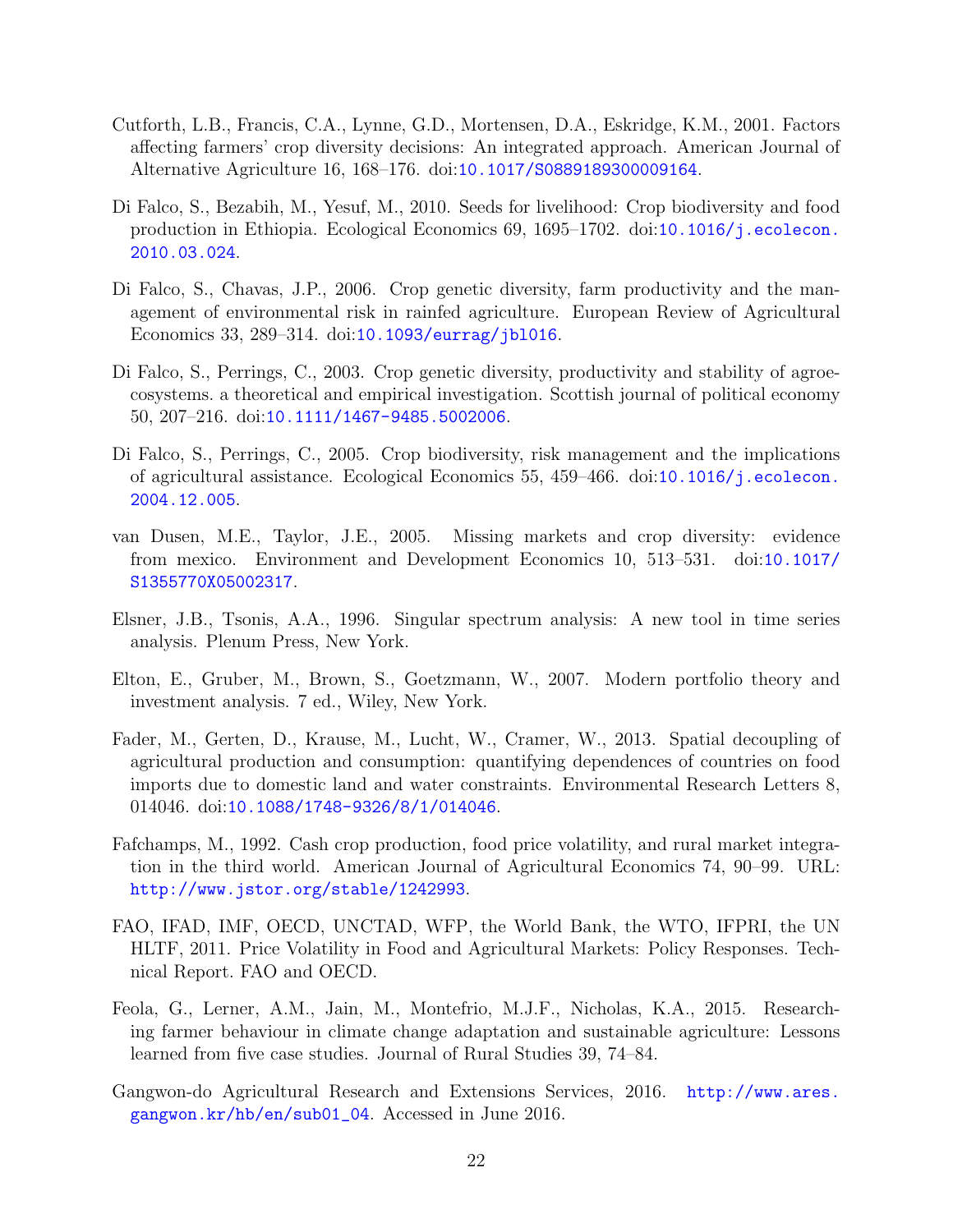- <span id="page-22-8"></span>Gangwon Province, 2016. [http://www.provin.gangwon.kr/gw/portal/sub03\\_01](http://www.provin.gangwon.kr/gw/portal/sub03_01). In Korean, Accessed in June 2016.
- <span id="page-22-12"></span>Gaydon, D., Meinke, H., Rodriguez, D., McGrath, D., 2012. Comparing water options for irrigation farmers using modern portfolio theory. Agricultural Water Management 115, 1–9. doi:[10.1016/j.agwat.2012.08.007](http://dx.doi.org/10.1016/j.agwat.2012.08.007).
- <span id="page-22-10"></span>Golyandina, N., Korobeynikov, A., 2013. Basic singular spectrum analysis and forecasting with r. Computational Statistics & Data Analysis 71, 934–954. doi:[10.1016/j.csda.](http://dx.doi.org/10.1016/j.csda.2013.04.009) [2013.04.009](http://dx.doi.org/10.1016/j.csda.2013.04.009).
- <span id="page-22-6"></span>Golyandina, N., Nekrutkin, V., Zhigljavsky, A.A., 2001. Analysis of time series structure: SSA and related techniques. Chapman & Hall/CRC, Boca Raton, Fla.
- <span id="page-22-9"></span>Golyandina, N., Zhigljavsky, A., 2013. Singular spectrum analysis for time series. Springer.
- <span id="page-22-5"></span>Gopikrishnan, P., Rosenow, B., Plerou, V., Stanley, H., 2001. Quantifying and interpreting collective behavior in financial markets. Physical Review E 64, 035106. doi:[10.1103/](http://dx.doi.org/10.1103/PhysRevE.64.035106) [PhysRevE.64.035106](http://dx.doi.org/10.1103/PhysRevE.64.035106).
- <span id="page-22-4"></span>Guvele, C., 2001. Gains from crop diversification in the sudan gezira scheme. Agricultural Systems 70, 319–333.
- <span id="page-22-3"></span>Halpern, B.S., White, C., Lester, S.E., Costello, C., Gaines, S.D., 2011. Using portfolio theory to assess tradeoffs between return from natural capital and social equity across space. Biological Conservation 144, 1499–1507. doi:[10.1016/j.biocon.2011.01.019](http://dx.doi.org/10.1016/j.biocon.2011.01.019).
- <span id="page-22-11"></span>Han, G., Kim, T., 2010. Causes of recent cabbage shock and policy implications (in Korean). volume 255 of CEO focus. Nonghyup Economic Research Institute. 15.
- <span id="page-22-0"></span>Harvey, C.A., Rakotobe, Z.L., Rao, N.S., Dave, R., Razafimahatratra, H., Rabarijohn, R.H., Rajaofara, H., MacKinnon, J.L., 2014. Extreme vulnerability of smallholder farmers to agricultural risks and climate change in madagascar. Philosophical Transactions B of the Royal Society 369, 20130089. doi:[10.1098/rstb.2013.0089](http://dx.doi.org/10.1098/rstb.2013.0089).
- <span id="page-22-7"></span>Hassani, H., Thomakos, D., 2010. A review on singular spectrum analysis for economic and financial time series. Statistics and its Interface 3, 377–397.
- <span id="page-22-2"></span>Heady, E.O., 1952. Diversification in resource allocation and minimization of income variability. Journal of Farm Economics 34, 482–496.
- <span id="page-22-1"></span>Herrero, M., Thornton, P.K., Bernués, A., Baltenweck, I., Vervoort, J., van de Steeg, J., Makokha, S., van Wijk, M.T., Karanja, S., Rufino, M.C., Staal, S.J., 2014. Exploring future changes in smallholder farming systems by linking socio-economic scenarios with regional and household models. Global Environmental Change 24, 165–182. doi:[10.1016/](http://dx.doi.org/10.1016/j.gloenvcha.2013.12.008) [j.gloenvcha.2013.12.008](http://dx.doi.org/10.1016/j.gloenvcha.2013.12.008).
- <span id="page-22-13"></span>Hollander, G.M., 2004. Agricultural trade liberalization, multifunctionality, and sugar in the south Florida landscape: Themed issue on 'neoliberal nature and the nature of neoliberalism'. Geoforum 35, 299–312. doi:[10.1016/j.geoforum.2003.11.004](http://dx.doi.org/10.1016/j.geoforum.2003.11.004).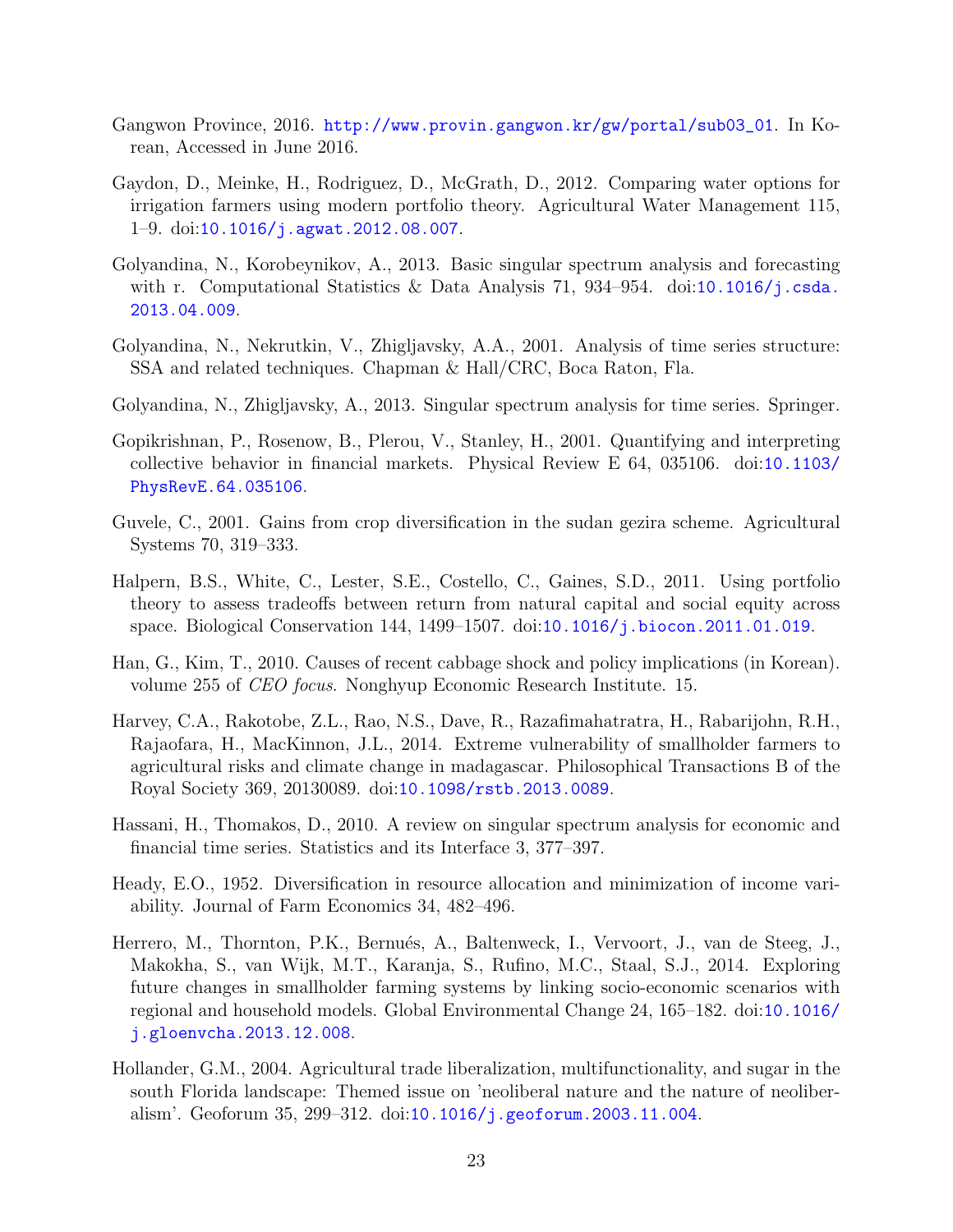- <span id="page-23-8"></span>Hong, S., Kim, S., Kim, J., 2003. Implications of potential green tourism development. Annals of Tourism Research 30, 323–341. doi:[10.1016/S0160-7383\(02\)00060-9](http://dx.doi.org/10.1016/S0160-7383(02)00060-9).
- <span id="page-23-3"></span>Ilbery, B.W., 1978. Agricultural decision-making: a behavioural perspective. Progress in Human Geography 2, 448–466.
- <span id="page-23-0"></span>Janssen, S., van Ittersum, M.K., 2007. Assessing farm innovations and responses to policies: A review of bio-economic farm models. Agricultural Systems 94, 622–636. doi:[10.1016/](http://dx.doi.org/10.1016/j.agsy.2007.03.001) [j.agsy.2007.03.001](http://dx.doi.org/10.1016/j.agsy.2007.03.001).
- <span id="page-23-5"></span>Just, R.E., Pope, R.D., 1978. Stochastic specification of production functions and economic implications. Journal of Econometrics 7, 67–86. doi:[10.1016/0304-4076\(78\)90006-4](http://dx.doi.org/10.1016/0304-4076(78)90006-4).
- <span id="page-23-7"></span>Kang, M., Kang, S., Ryu, C., 2010. A study on climate change in gangwon-province (in Korean). Proceedings of the Korean Environmental Sciences Society Conference 19, 139– 141.
- <span id="page-23-13"></span>Kantanantha, N., Serban, N., Griffin, P., 2010. Yield and price forecasting for stochastic crop decision planning. Journal of Agricultural, Biological, and Environmental Statistics 15, 362–380. doi:[10.1007/s13253-010-0025-7](http://dx.doi.org/10.1007/s13253-010-0025-7).
- <span id="page-23-10"></span>Kim, C., Lee, S., Jeong, H., Jang, J., Kim, Y., Lee, C., 2010. Impacts of Climate Change on Korean Agriculture and Its Counterstrategies. Research Report, R593. Korea Rural Economic Institute, Seoul.
- <span id="page-23-9"></span>Kim, S., Yang, J., Park, C., Jung, Y., Cho, B., 2007. Effects of winter cover crop of ryegrass (lolium multiflorum) and soil conservation practices on soil erosion and quality in the sloping uplands. Journal of Applied Biological Chemistry 50, 22–28.
- <span id="page-23-6"></span>Kiyono, K., Struzik, Z., Yamamoto, Y., 2006. Criticality and phase transition in stock-price fluctuations. Physical Review Letters 96, 068701. doi:[10.1103/PhysRevLett.96.068701](http://dx.doi.org/10.1103/PhysRevLett.96.068701).
- <span id="page-23-1"></span>Klasen, S., Priebe, J., Rudolf, R., 2013. Cash crop choice and income dynamics in rural areas: evidence for post-crisis indonesia. Agricultural Economics 44, 349–364. doi:[10.](http://dx.doi.org/10.1111/agec.12015) [1111/agec.12015](http://dx.doi.org/10.1111/agec.12015).
- <span id="page-23-4"></span>Koellner, T., Schmitz, O.J., 2006. Biodiversity, ecosystem function, and investment risk. BioScience 56, 977–985. doi:[10.1641/0006-3568\(2006\)56\[977:BEFAIR\]2.0.CO;2](http://dx.doi.org/10.1641/0006-3568(2006)56[977:BEFAIR]2.0.CO;2).
- <span id="page-23-12"></span>Korea Rural Economic Institute, 2015. Agriculture in Korea. Korea Rural Economic Institute.
- <span id="page-23-11"></span>Korobeynikov, A., 2010. Computation- and space-efficient implementation of SSA. Statistics and Its Interface 3, 357–368. R package version 0.9.9.
- <span id="page-23-2"></span>Kristensen, S.P., Thenail, C., Kristensen, L., 2001. Farmers' involvement in landscape activities: An analysis of the relationship between farm location, farm characteristics and landscape changes in two study areas in jutland, denmark. Journal of Environmental Management 61, 301–318. doi:[10.1006/jema.2000.0409](http://dx.doi.org/10.1006/jema.2000.0409).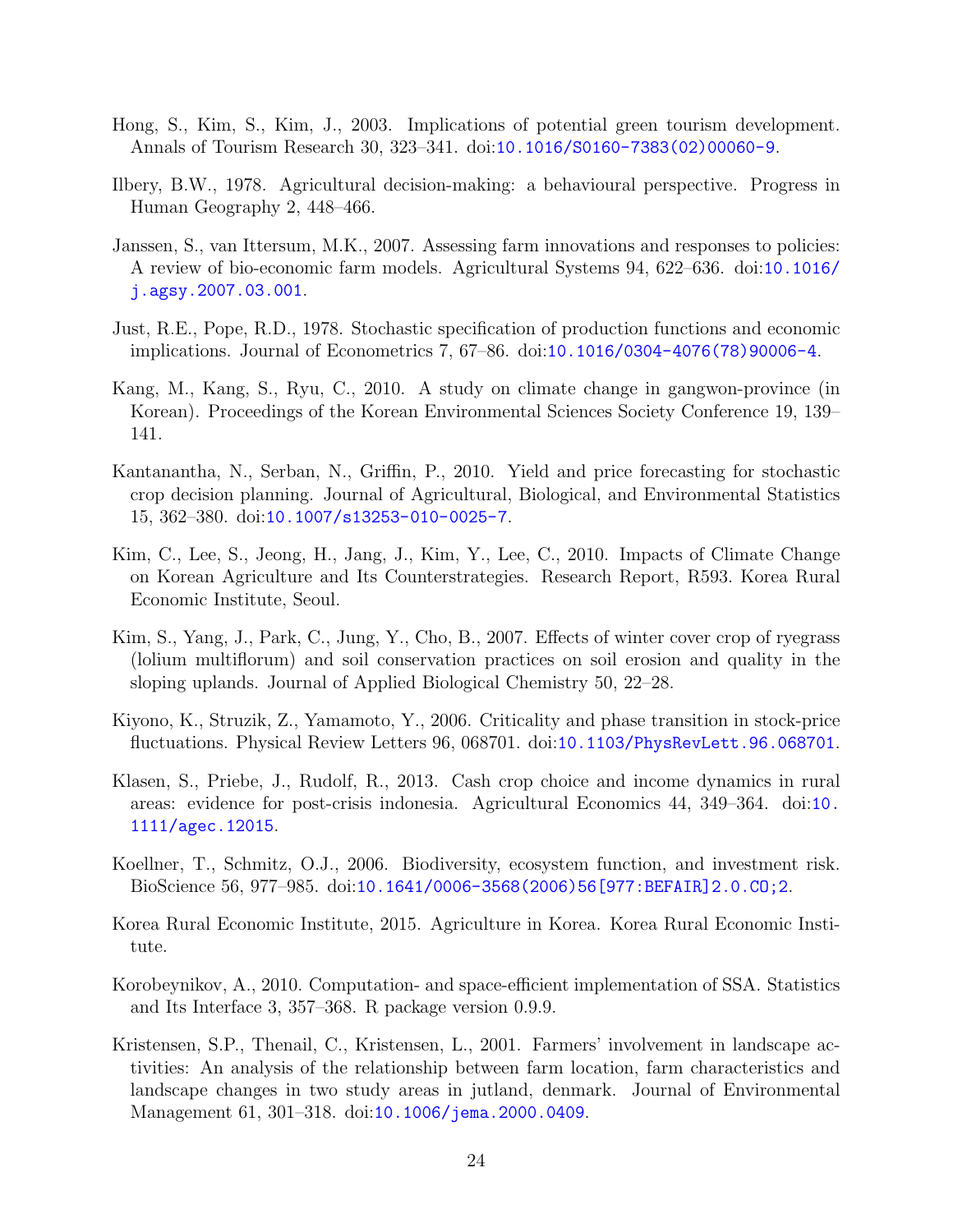- <span id="page-24-8"></span>Kwon, W., 2012. Climate change scenario and applications in agriculture (in Korean), in: Korea Rural Economic Institute (Ed.), Agricultural Outlook. Korea Rural Economic Institute, Seoul. E04-2012, pp. 997–1026.
- <span id="page-24-5"></span>Lavorel, S., Grigulis, K., Lamarque, P., Colace, M.P., Garden, D., Girel, J., Pellet, G., Douzet, R., 2011. Using plant functional traits to understand the landscape distribution of multiple ecosystem services. Journal of Ecology  $99(1)$ ,  $135-147$ . doi:[10.1111/j.](http://dx.doi.org/10.1111/j.1365-2745.2010.01753.x) [1365-2745.2010.01753.x](http://dx.doi.org/10.1111/j.1365-2745.2010.01753.x).
- <span id="page-24-3"></span>Lien, G., Hardaker, J., 2001. Whole-farm planning under uncertainty: impacts of subsidy scheme and utility function on portfolio choice in Norwegian agriculture. European Review of Agricultural Economics 28, 17–36. doi:[10.1093/erae/28.1.17](http://dx.doi.org/10.1093/erae/28.1.17).
- <span id="page-24-4"></span>Liu, Y., Gopikrishnan, P., Cizeau, P., Meyer, M., Peng, C.K., Stanley, H.E., 1999. Statistical properties of the volatility of price fluctuations. Physical Review E 60, 1390–1400. doi:[10.](http://dx.doi.org/10.1103/PhysRevE.60.1390) [1103/PhysRevE.60.1390](http://dx.doi.org/10.1103/PhysRevE.60.1390).
- <span id="page-24-6"></span>Mahecha, M.D., Reichstein, M., Jung, M., Seneviratne, S.I., Zaehle, S., Beer, C., Braakhekke, M.C., Carvalhais, N., Lange, H., Le Maire, G., Moors, E., 2010. Comparing observations and process-based simulations of biosphere-atmosphere exchanges on multiple timescales. Journal of Geophysical Research 115, G02003. doi:[10.1029/2009JG001016](http://dx.doi.org/10.1029/2009JG001016).
- <span id="page-24-2"></span>Markowitz, H., 1952. Portfolio selection. The Journal of Finance 7, 77–91. doi:[10.1111/j.](http://dx.doi.org/10.1111/j.1540-6261.1952.tb01525.x) [1540-6261.1952.tb01525.x](http://dx.doi.org/10.1111/j.1540-6261.1952.tb01525.x).
- <span id="page-24-11"></span>Ministry of Agriculture, Food and Rural Affairs, 2014. [http://www.mafra.go.kr/rice/](http://www.mafra.go.kr/rice/01/01_03.html) [01/01\\_03.html](http://www.mafra.go.kr/rice/01/01_03.html). In Korean, Accessed in June 2016.
- <span id="page-24-0"></span>Mishra, A.K., El-Osta, H.S., Morehart, M.J., Johnson, J.D., Hopkins, J.W., 2002. Income, Wealth, and the Economic Well-Being of Farm Households. Agricultural Economic Report 812. U.S. Department of Agriculture, Washington, DC. 1800 M Street, NW, Washington, DC 20036-5831.
- <span id="page-24-10"></span>Morrow, Daniel, T., 1980. The economics of the international Stockholding of wheat. International Food Policy Research Institute.
- <span id="page-24-7"></span>OECD, 2008. Evaluation of Agricultural Policy Reforms in Korea. Technical Report. OECD, Paris.
- <span id="page-24-1"></span>Olesen, J., Trnka, M., Kersebaum, K., Skjelvåg, A., Seguin, B., Peltonen-Sainio, P., Rossi, F., Kozyra, J., Micale, F., 2011. Impacts and adaptation of European crop production systems to climate change. European Journal of Agronomy 34, 96–112. doi:[10.1016/j.](http://dx.doi.org/10.1016/j.eja.2010.11.003) [eja.2010.11.003](http://dx.doi.org/10.1016/j.eja.2010.11.003).
- <span id="page-24-9"></span>Pacín, F., Oesterheld, M., 2014. In-farm diversity stabilizes return on capital in argentine agro-ecosystems. Agricultural Systems 124, 51–59. doi:[10.1016/j.agsy.2013.10.008](http://dx.doi.org/10.1016/j.agsy.2013.10.008).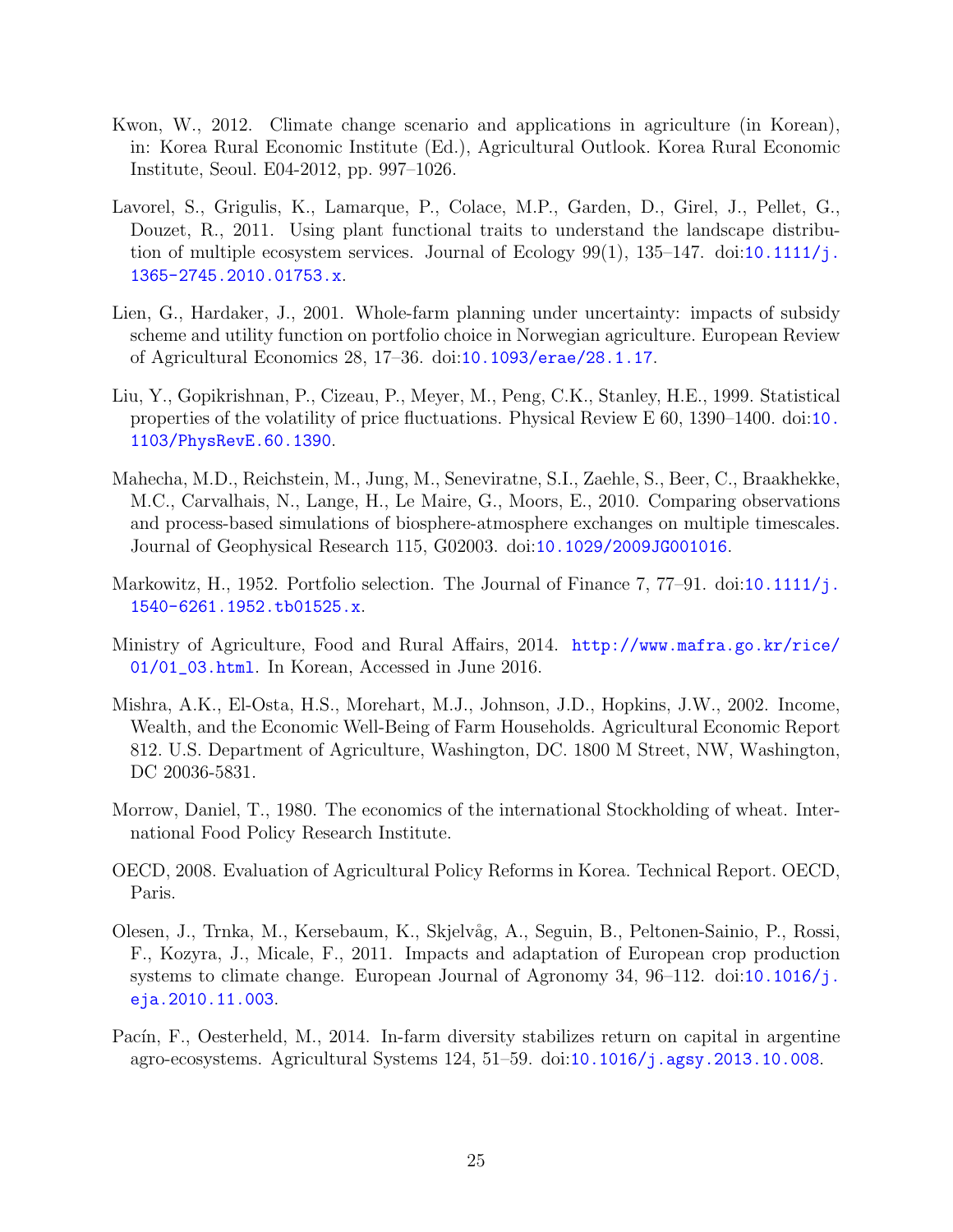- <span id="page-25-8"></span>Park, D., Kim, M., Park, M., Sa, G., Kim, G., 2010. Debate for the development of the rice industry (in Korean). Number D287 in Research Report, Korea Rural Economic Institute, Seoul.
- <span id="page-25-11"></span>Park, S., Park, J., Song, J., Chae, G., Moon, H., 2011. Research on agricultural subsidy refrom (in Korean). P140, Korea Rural Economic Institute.
- <span id="page-25-3"></span>Pellegrini, L., Tasciotti, L., 2014. Crop diversification, dietary diversity and agricultural income: empirical evidence from eight developing countries. Canadian Journal of De-velopment Studies/Revue canadienne d'études du développement, 211–227doi:[10.1080/](http://dx.doi.org/10.1080/02255189.2014.898580) [02255189.2014.898580](http://dx.doi.org/10.1080/02255189.2014.898580).
- <span id="page-25-13"></span>Potter, C., 2006. Competing narratives for the future of European agriculture: The agrienvironmental consequences of neoliberalization in the context of the Doha round. The Geographical Journal 172, 190–196. URL: <http://www.jstor.org/stable/3873962>.
- <span id="page-25-12"></span>Potter, C., Burney, J., 2002. Agricultural multifunctionality in the WTO—legitimate nontrade concern or disguised protectionism? Journal of Rural Studies 18, 35–47. doi:[10.](http://dx.doi.org/10.1016/S0743-0167(01)00031-6) [1016/S0743-0167\(01\)00031-6](http://dx.doi.org/10.1016/S0743-0167(01)00031-6).
- <span id="page-25-0"></span>Potter, C., Lobley, M., 1992. The conservation status and potential of elderly farmers: Results from a survey in england and wales. Journal of Rural Studies 8, 133–143. doi:[10.](http://dx.doi.org/10.1016/0743-0167(92)90072-E) [1016/0743-0167\(92\)90072-E](http://dx.doi.org/10.1016/0743-0167(92)90072-E).
- <span id="page-25-7"></span>R Core Team, 2013. R: A Language and Environment for Statistical Computing. R Foundation for Statistical Computing. Vienna, Austria. URL: <http://www.R-project.org/>.
- <span id="page-25-1"></span>Rădulescu, M., Rădulescu, C.Z., Zbăganu, G., 2014. A portfolio theory approach to crop planning under environmental constraints. Annlas of Operations Research 219, 243–264. doi:[10.1007/s10479-011-0902-7](http://dx.doi.org/10.1007/s10479-011-0902-7).
- <span id="page-25-2"></span>Rahman, S., 2009. Whether crop diversification is a desired strategy for agricultural growth in Bangladesh? Food Policy 34, 340–349.
- <span id="page-25-10"></span>Rahman, S., Kazal, M.M.H., 2015. Determinants of crop diversity in the regions of bangladesh (1990–2008). Singapore Journal of Tropical Geography 36, 83–97.
- <span id="page-25-4"></span>Robison, L.J., Brake, J.R., 1979. Application of portfolio theory to farmer and lender behavior. American Journal of Agricultural Economics 61. URL: [http://www.jstor.](http://www.jstor.org/stable/1239520) [org/stable/1239520](http://www.jstor.org/stable/1239520).
- <span id="page-25-9"></span>Roche, M.J., McQuinn, K., 2004. Riskier product portfolio under decoupled payments. European Review of Agricultural Economics 31, 111–123.
- <span id="page-25-5"></span>Rome Declaration on World Food Security and World Food Summit Plan of Action, 1996. URL: <http://www.fao.org/DOCREP/003/W3613E/W3613E00.HTM>.
- <span id="page-25-6"></span>Schaefer, S., 2013. The South Korean adaptation actor-network in the agricultural sector. Ph.D. thesis. University of Bayreuth.